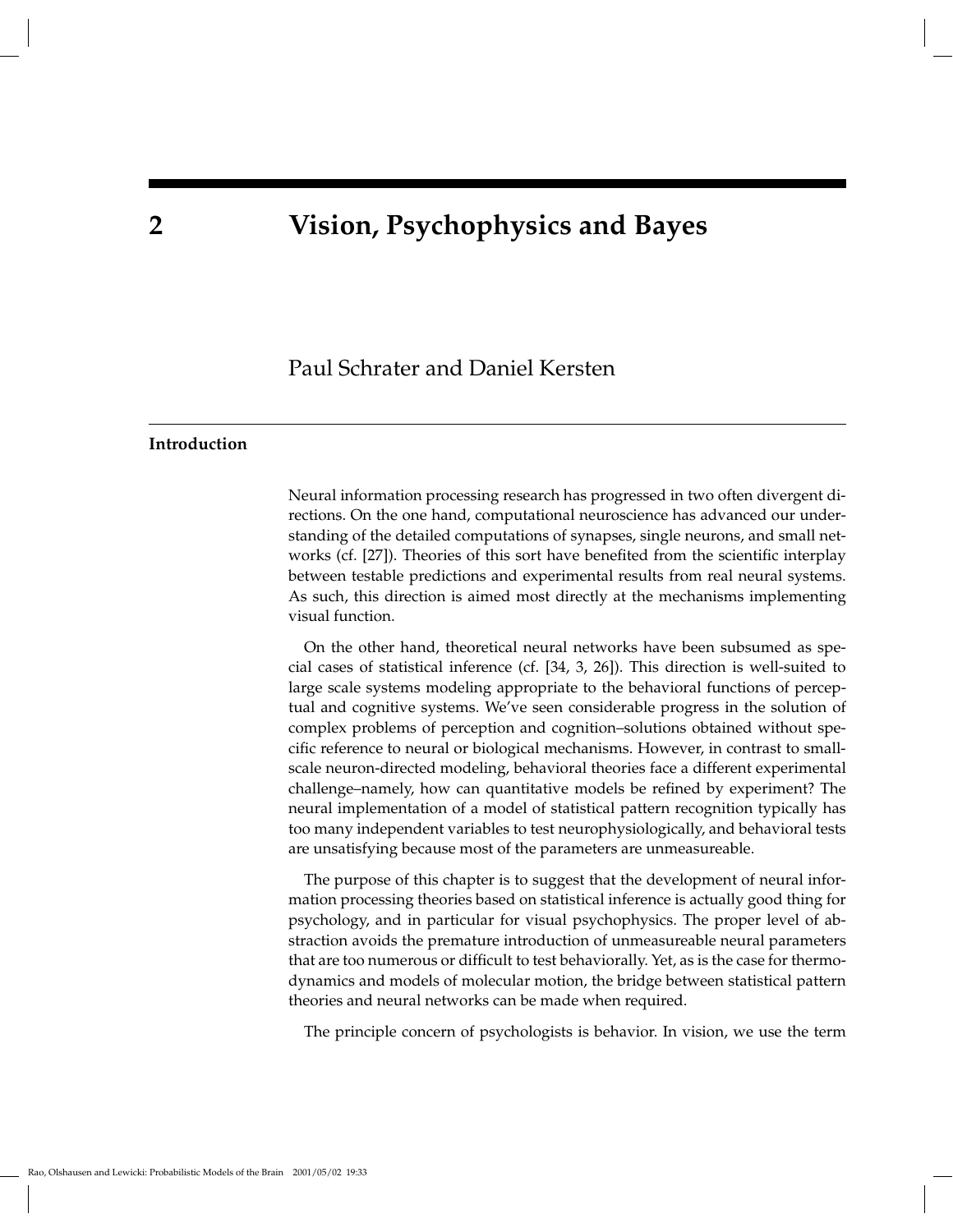behavior broadly to include perceptual psychophysics, experimental studies of visual cognition, and visual motor control . One can also distinguish two often divergent directions in the study of visual behavior in questions that address: 1) neural mechanism and 2) functional tasks. These questions can often be rephrased in the form of questions that address what the visual system can do when pushed to extremes, in contrast to what it does do in natural circumstances.

*What people can do.* There is a long tradition of relating the phenomena of visual perception and psychophysical performance to underlying neural mechanisms. Probably the most famous and successful example is color trichromacy which was deduced from psychophysical experiments of Helmholtz, Maxwell and others in the 19th century. The neurophysiological basis in terms of discrete retinal receptor types wasn't firmly established until the middle of the 20th century. Another example is the intriguing correspondence between the wavelet-like patterns that humans detect best and the receptive field profiles of simple cells in V1 [7, 43, 20]. For tests of mechanism, the behavioral tasks can be rather unnatural and the stimuli often bear little resemblance to the kinds of images we typically see. Signal detection theory has played an important role in relating behavior to mechanism [15]. It provides a bridge between theory and experiment as applied to neural mechanisms. In this first case, statistical or signal detection theories provide the means to account for the information available in the task itself–a step often neglected in drawing conclusions about mechanism from psychophysical measurements.

*What people do do.* There is also an ecological tradition in which we seek to understand how visual function is adapted to the world in which we live. Answering the question "How well do we see the shapes, colors, locations, and identities of objects?" is an important component in providing answers to the more general question "How does vision work?". The challenge we address below is arriving at a quantitative model to answer the "How well do we see ..." question for natural visual tasks. Statistical inference theory, and in particular the specific form we describe below as pattern inference theory, plays a role in the analysis of both kinds of perceptual behavior–but is particularly relevant for developing quantitative predictive models of visual function.

In this chapter, we describe a framework within which to develop and test predictive quantitative theories of human visual behavior as pertains to both mechanism and function. What are we asking for in a quantitative theory? A complete quantitative account of a human visual task should include models both of function, and of the mechanisms to realize those functions.

## **Problems of vision: ambiguity and complexity**

At the functional level, one would like a model whose input is a natural image or sequence and whose output, shows the same performance as the human along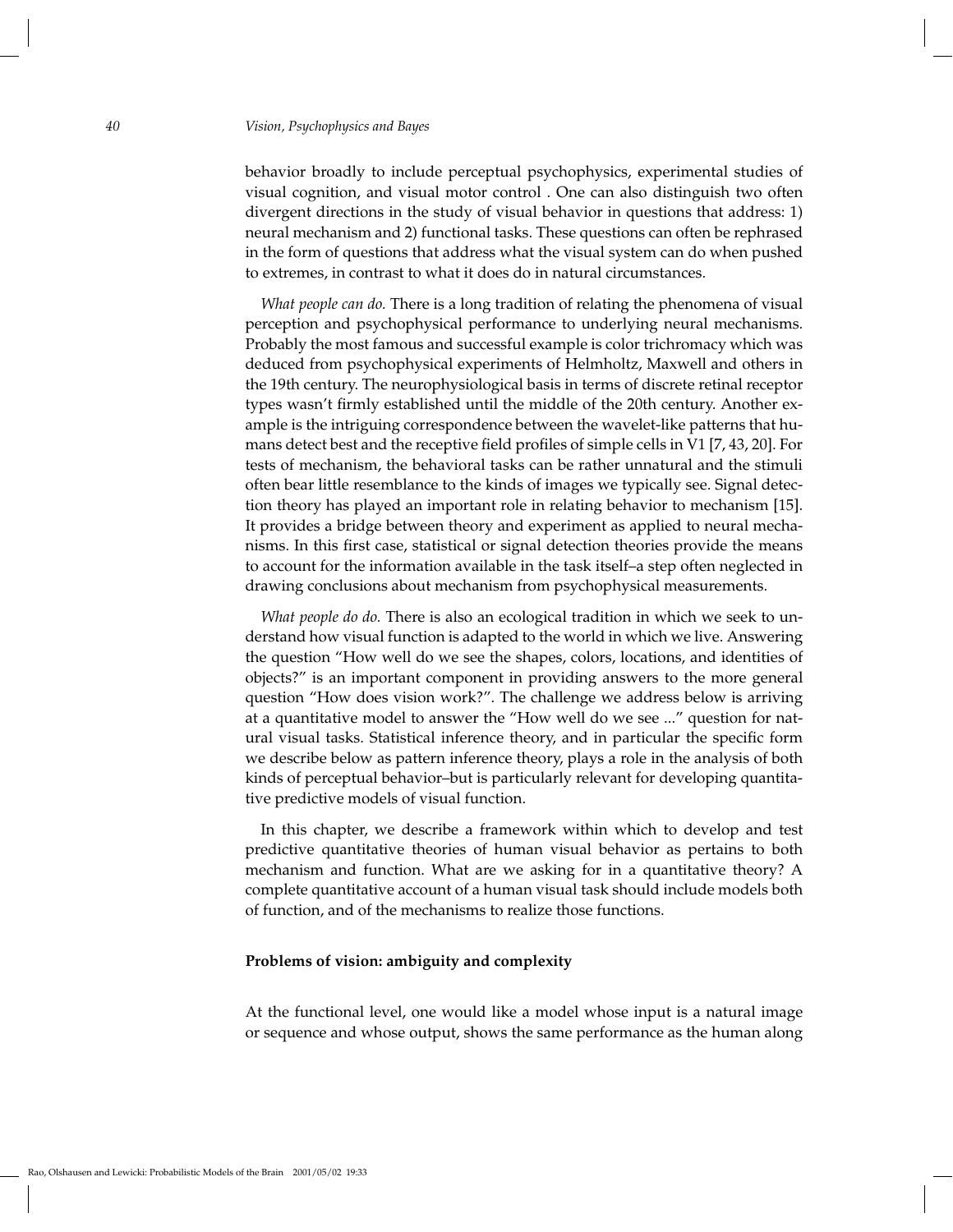some dimension. Further, the model should also predict the pattern of errors with respect to ground truth. Below we will describe a recent study which compared the perceived surface colors under quasi-natural lighting conditions with those of a Bayesian estimator.

Any such modeling effort immediately runs into two well-known *theoretical problems* of computer vision: ambiguity and complexity. How can a vision system draw reliable conclusions about the world from numerous locally ambiguous image measurements? The ambiguity arises because any image patch can be produced from many different combinations of scene variables (e.g. object and illumination properties). In addition, *all* of the scene variables, both relevant and irrelevant for the observer's task, contribute to natural image measurements. In general, image measurement space is high-dimensional, and building models that can deal with these problems leads to complex models that are difficult to analyze and for which it is difficult to determine what are the essential features. One possible solution is the historical one–take an empirical approach to human vision, and develop models to summarize the data from the ground up.

However, the complex high-dimensional nature of the relevant scene parameters leads to an *empirical problem* as well: psychophysical testing of models of human perception under natural conditions could rapidly become hopelessly complex. For example, with over a dozen cues to depth, a purely empirical approach to the problem of cue integration is combinatorially prohibitive. Thus, we are faced with two formidable problems in vision research. First, how do we develop relevant and analyzable models for vision, and second, how do we test these models experimentally?

## **Developing Theories**

For the modeling problem, we will argue that it is crucial to specify the correct level of analysis, and we distinguish modeling at the functional level from modeling at the level of mechanisms. The functional level constitutes a description of the *information* required to perform for particular task without worrying about the specific details of the computations. It addresses issues of the observer's prior knowledge and assumptions about scene structure, image formation, and the costs associated with normal task demands. On the other hand, the mechanistic level is concerned with the specific details of neural computations.

## **Functional Level Modeling**

At the functional level, we wish to model a natural visual task, like apple counting. Given the natural task, the solution we propose is to let the ideal (Bayesian) observer for the task serve as a default model. The modeling strategy is to hypothesize that human vision uses all the information optimally. Of course, human vision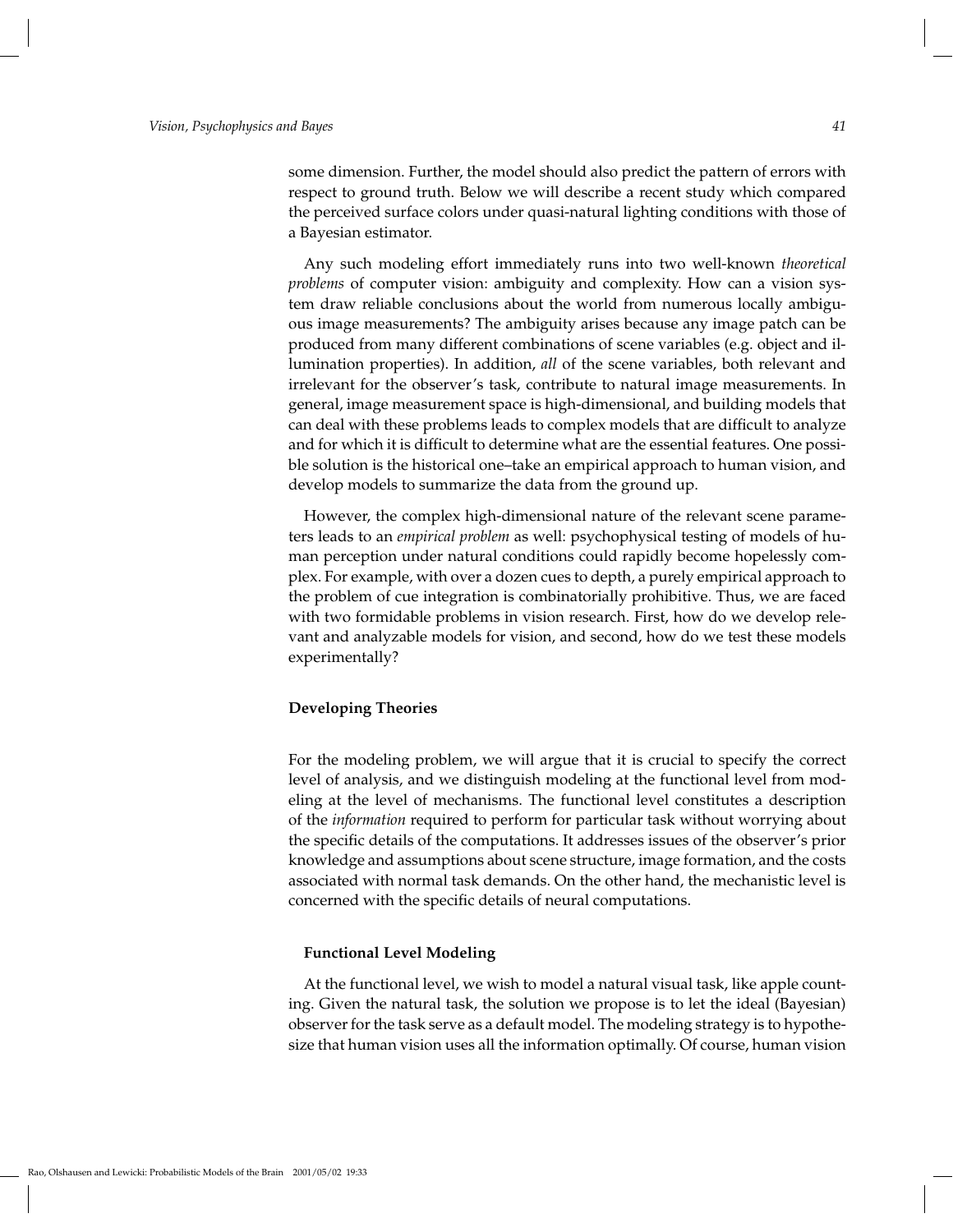is not optimal, but starting from the optimal observer yields a coherent research strategy in which models can be modified to discard the same kinds and amount of information as the human visual system. This approach departs from the historical bottom-up approach to modeling, but we suggest that it may be ultimately simpler than trying to determine how to "smarten up" a suboptimal model based on experiment. Here the main focus is how often the human is ideal or "ideal-like". By ideal-like we mean that peformance parallels ideal in all but a small number of dimensions (e.g. additive internal noise). Below we discuss an approach to information modeling we call "pattern inference theory", that is an elaboration of signal detection theory that provides the generative and decision theoretic tools to model the informational limits to natural tasks [22, 21, 25].

Two main strategies at the functional level can be distinguished: a) model the complexity of the visual inference, and compare the model with human performance, but don't try to directly model the information that is present in natural scenes [44]; b) model the physical information, and measure how well this model accounts for human performance. It is this second strategy we illustrate below with an example from color constancy [4]. Having a general purpose model for counting apples in trees may be in the distant future, but part of that model will involve understanding how surface colors for apples can be distinguished from those of leaves. Because of interreflections, any given point of the retinal image will often have wavelength contributions from direct and indirect light sources (i.e. from apples and leaves), that need to be discounted to infer the identity and properties of objects.

#### **Mechanism Level Modeling**

At the mechanism level we are interested in how visual stimuli are actually processed, what features in the image are measured, what kinds of representations does the visual system use. One would like an account of the neural systems, the spatial-temporal filtering, neural transformations and decision processes leading to the output. Here the modeling methods are more diffuse, encompassing optimal image encoding ideas [32, 47, 40] and more traditional analyses of the utility of image measurements for some task (e.g. the optic flow field for inferring egomotion).

In these kinds of study the model is typically not generated through an ideal observer analysis of a natural task. Nevertheless, we can profitably use the ideal observer approach to test mechanistic models. Here, deviations from ideal provide insight into biological limitations. The immediate focus of interest is how much human performance differs from ideal, because it is the differences which are diagnostic of the kinds of mechanisms used by the visual system. For example, we know that light discrimination departs from the ideal at high light levels, long durations, and large regions [2]. We also know that human pattern detection competes well with ideal observers when the patterns match the receptive field profiles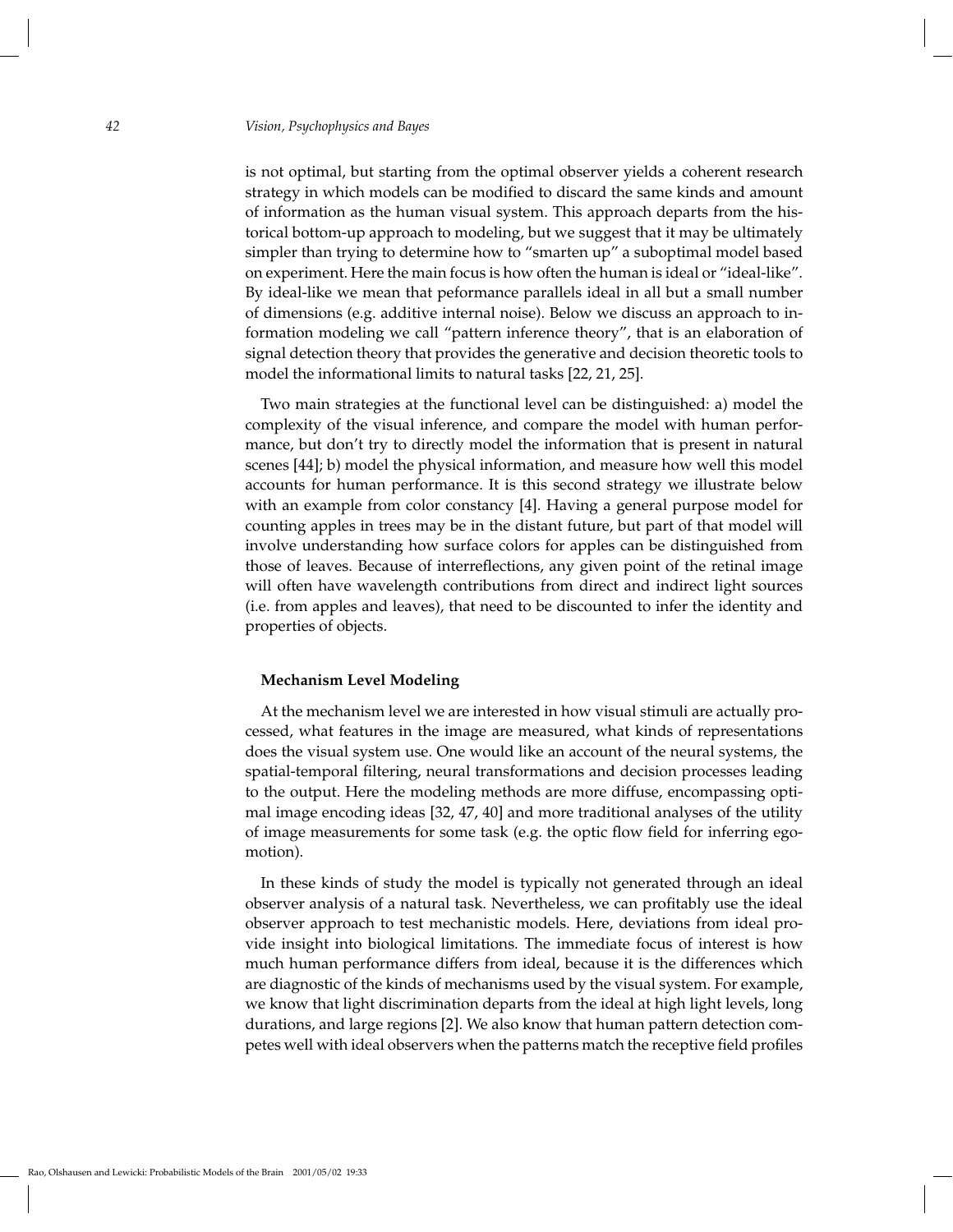of simple cells [7, 43, 20]. The way in which spatial resolution departs from ideal can be explained in large part by optical, sampling, and neural inefficiencies [14].

In addition, having an understanding of the ideal observer for the task used in the laboratory to test the mechanistic hypotheses is crucial. Psychophysical testing hypotheses of mechanism leads to a problem in addition to that of complexity: inferring mechanisms from psychophysics must take into account how performance depends on the information for the task. In particular, *opposite conclusions can be drawn from psychophysical results depending on how the information is modeled*. (cf. [10, 23, 24, 9]) As we illustrate below, ideal observer analysis, a part of a signal detection theory, provides the solution to this problem of information normalization.

As an example of the difference between functional and mechanistic levels, consider the following question. What are the crucial features of leaf texture as distinct from apples that would lead to reliable segmentation? This kind of question can be addressed at the functional level by specifying generative texture models [47] for the task and testing whether the most statistically reliable features for discrimination are used by the human observer. However, one could imagine a finer grain analysis to test whether the particular features hypothesized by the information model are indeed processed in terms of particular spatial filters. At this level, laboratory manipulations can be geared towards analysing mechanisms of visual processing. In the context of our apple counting problem, part of a complete explanation will be to understand how motion parallax can help to segment apple from leaf surfaces–but underneath this level, is the question of the kind of motion mechanism human vision might use to support such functional inferences.

## **Testing models using ideal observers**

One of the major points of this chapter is that the modeling problem naturally breaks into two: determining how a useful signal (e.g. objects, distances, shapes, etc) get *encoded* into intensity changes in the image, and second, determining the limits to *decoding* the image to infer the signals. The encoding problem, which involves modeling both the regularities and structure in the signal domain as well as the image formation process, has been frequently neglected in studies of human vision (but see [33]). We discuss this problem more completely in the section on Pattern Inference Theory below. On the other hand, the decoding problem involves finding decoding strategies that clearly depend on how the signals were encoded. In the study of decoding, the fundamental object is the optimal decoder, comparedto which all other decoders can be described in terms of the information about the signals they discard. Thus studying the decoding problem relies on theories of ideal observers, or more generally of optimal inference. If we describe human perception as a process of decoding images, then the ideal observer can be used to describe human performance in terms of deviations from optimality.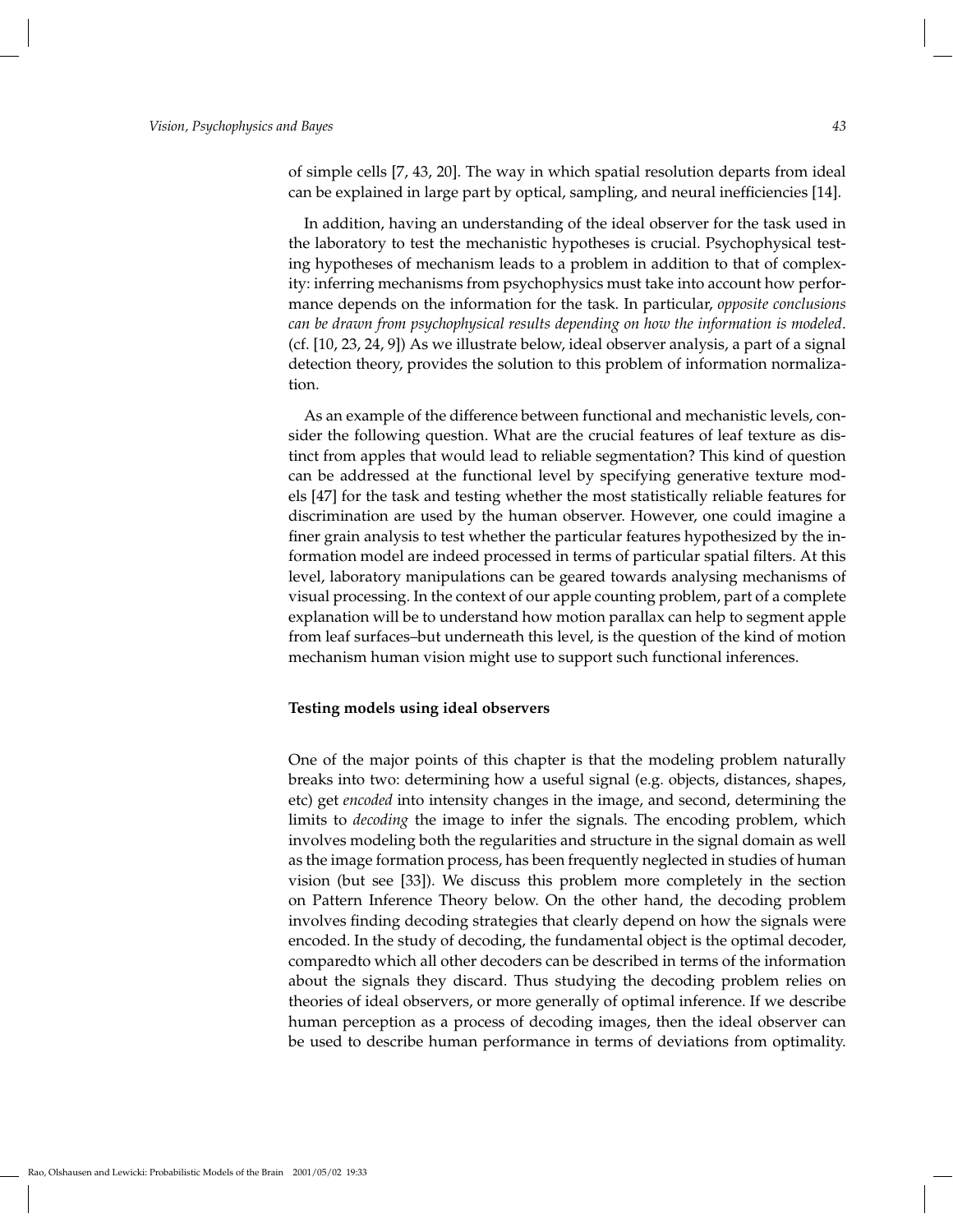Returning to the question of how to test our models experimentally, the preceding suggests the strategy of comparing human to ideal performance. We will discuss how this comparison can be used to test theories and give two examples of such tests below.

In the next section, we outline the elements of a Bayesian approach to vision applicable to both the analysis of mechanism and function. In the following section, we apply these elements to questions of mechanism and in particular we illustrate information normalization in the analysis of motion measurements. The last section shows how information modeling has been used to provide a quantitative account of an aspect of functional vision, color matching results for simple natural images.

## **Bayesian perception and Pattern Inference Theory**

Because observers use their visual systems to do things, theories of visual perception cannot be built in isolation from functional visual tasks. We see the consequences of this statement as including the following principles: 1) vision is inference; 2) vision has relevant knowledge of scene structure prior to performing a task; 3) the affordances (value of the outcomes) of a completed task determine the costs and benefits of acquiring visual knowledge. A fundamental approach that quantifies these principles is a theoretical apparatus we call *Pattern Inference theory*, which is a conjunction of Bayesian Decision Theory with *Pattern Theory*. As an elaboration of signal detection theory, we choose the words *pattern* and *inference* to stress the importance of modeling complex natural signals, and of considering tasks in addition to detection, respectively.

We have elsewhere [22, 46] argued that Pattern Inference Theory provides the best language for a quantitative theory of visual perception at the level of the naturally behaving (human) visual system. The term, "Pattern Theory" was coined by Ulf Grenander to describe the mathematical study of complex natural patterns [16, 17, 30, 46]. In our usage, Pattern Inference Theory is a probabilistic model of the observer's world and sensory input, which has two components: the objects of the theory, and the operations of the theory. The objects of the theory are the set of possible image measurements  $I$ , the set of possible scene descriptions  $S$ , and the joint probability distribution of S and I:  $p(S, I)$ . The operations are given by the probability calculus, with decisions modeled as cost functionals on probabilities. The richness of the theory lies in exploiting the structure induced in  $p(S, I)$ by the regularities of the world (laws of physics) and by the habits of observers. This emphasizes a central role for the modeling of representations and their transformations. Pattern Inference theory also assumes a central role, in perception, of generative (or synthetic) models of image patterns, as well as prior probability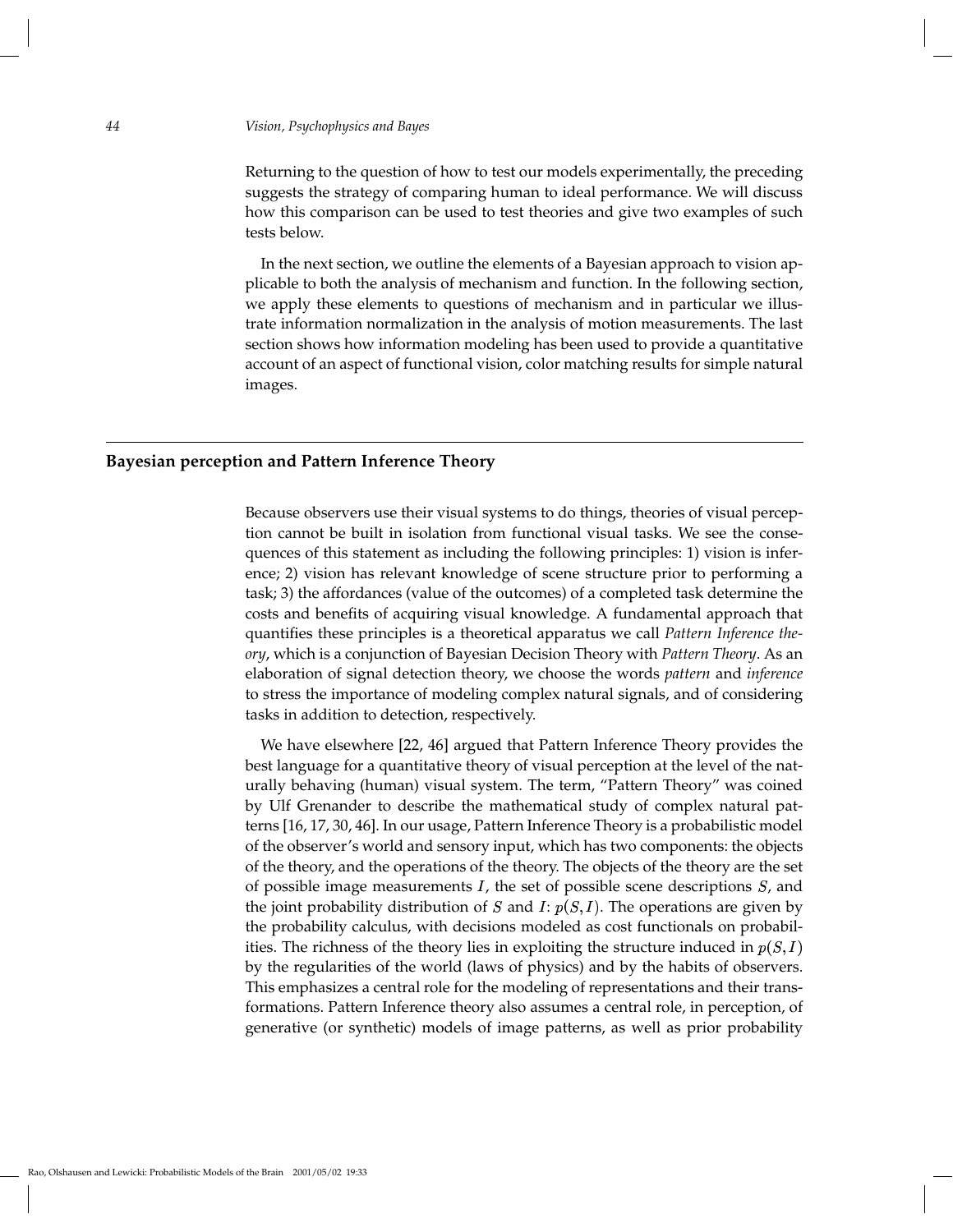

**Figure 2.1:** Panel A illustrates the generative model for the signal detection task. Signal detection theory provides tools particularly appropriate for the behavioral analysis of visual mechanisms. Panel B illustrates the general form of the generative model for the pattern inference theory task. Pattern inference theory is an elaboration of signal detection theory which seeks to take into account the specific generative aspects,  $\phi()$  of natural image formation, and the full range of natural tasks. Pattern Inference Theory is of particular relevance for modeling natural visual function.

models of scene information. Our example below compares two generative models of color, one based on direct, and a second on direct plus indirect lighting. An emphasis on generative models, we believe, is essential because of the inherent complexity of the causal structure of high-dimensional image patterns. One must model how the multitude of variables, both needed and unneeded, interact to produce image data in order to understand how to decode those patterns.

How can we describe the processes of visual inference as image decoding by means of probability computations (i.e. from the point of view of pattern inference theory)? To do so requires a probabilistic model of tasks. We consider a task as specifying four ingredients: 1) the relevant or primary set of scene variables  $S_{prim}$ , 2) the irrelevant or secondary scene variables  $S_{sec}$ , 3) the scene variables which are presumed known  $S_f$ , and 4) the type of decision to be made. Each of the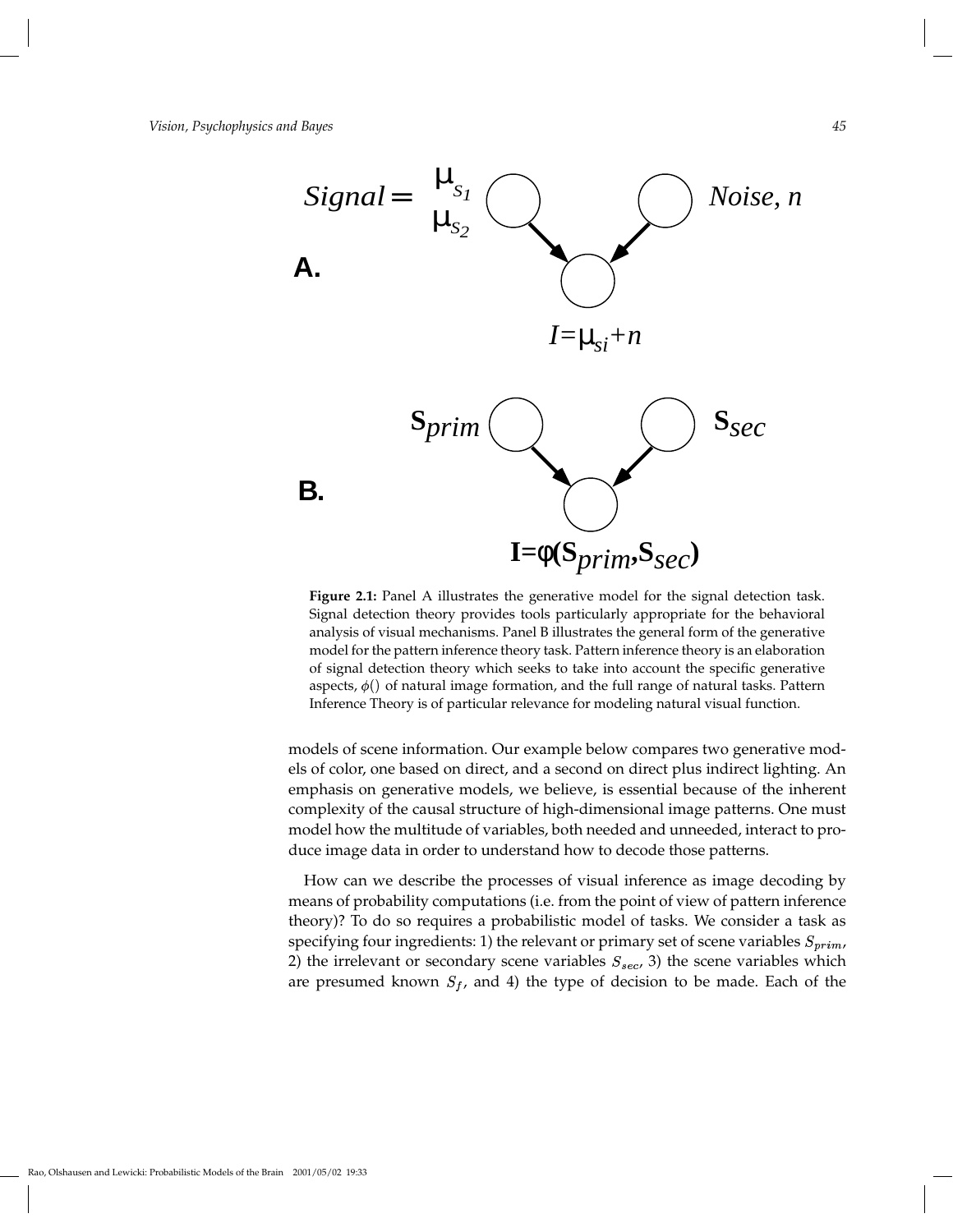#### *46 Vision, Psychophysics and Bayes*

four components of a task plays a role in determining the structure of the optimal inference computation<sup>1</sup>.

Bayesian decision theory provides a precise language to model the costs of errors determined by the choice of visual task [45, 6]. The ideal observer that minimizes average error finds the  $S_{prim}$  which minimizes the following risk:

$$
R(S_{prim}; I, S_f) = -\int_{S_{sec}*} P(S_{sec}, S_{prim} \mid I, S_f) dS_{sec}
$$

with respect to the posterior probability,  $P(S_{sec}, S_{prim} \mid I)$ . In practice, the posterior probability  $P(S_{sec}, S_{prim} \mid I, S_t$  is factored into two terms (and a constant denominator) using Bayes theorem: the likelihood,  $P(I \mid S_{sec}, S_{prim})$  , which is determined by the generative model forthe image measurements (see figure 2.1), and the prior probability,  $P(S_{prim})$ . A simple Bayesian maxim summarizes the above calculation: Condition the joint probability on what we know, and marginalize over what we don't care about<sup>2</sup>. As seen in the color constancy section below, we have prior knowledge of the illuminant spectrum, we measure the shape and image color, we don't care about the illumination direction, and we want to estimate the surface color properties that minimize color judgment errors.

## **Pattern inference theory, ideal observers, and human vision**

In order for the pattern inference theory approach to be useful, we need to be able to construct predictive theories of visual function which are amenable to experimental testing.

How do we formulate and test theories of vision at the functional level within a Bayesian pattern inference theory framework? Tests of human perception can be

$$
R(\Sigma;I)=\int_S L(\Sigma,S)P(S\mid I)dS
$$

with respect to the posterior probability,  $P(S | I)$ . The best interpretation of the image can then be made by finding the  $\Sigma$  which minimizes the risk function. The loss function  $L(\Sigma,S)$ specifies the cost of guessing  $\Sigma$  when the scene variable is S. One possible loss function is  $-\delta(\Sigma - S)$ . In this case the risk becomes  $R(\Sigma; I) = -P(\Sigma | I)$ , and then the best strategy is to pick the most likely interpretation. This is standard *maximum a posteriori estimation* (MAP). A second kind of loss function assumes that costs are constant over all guesses of a variable. This is equivalent to marginalization of the posterior with respect to that variable. 2. This Bayesian maxim is due to James Coughlan

Rao, Olshausen and Lewicki: Probabilistic Models of the Brain 2001/05/02 19:33

<sup>1.</sup> The cost or *risk*  $R(\Sigma; I)$  of guessing  $\Sigma$  when the image measurement is I is defined as the expected *loss*: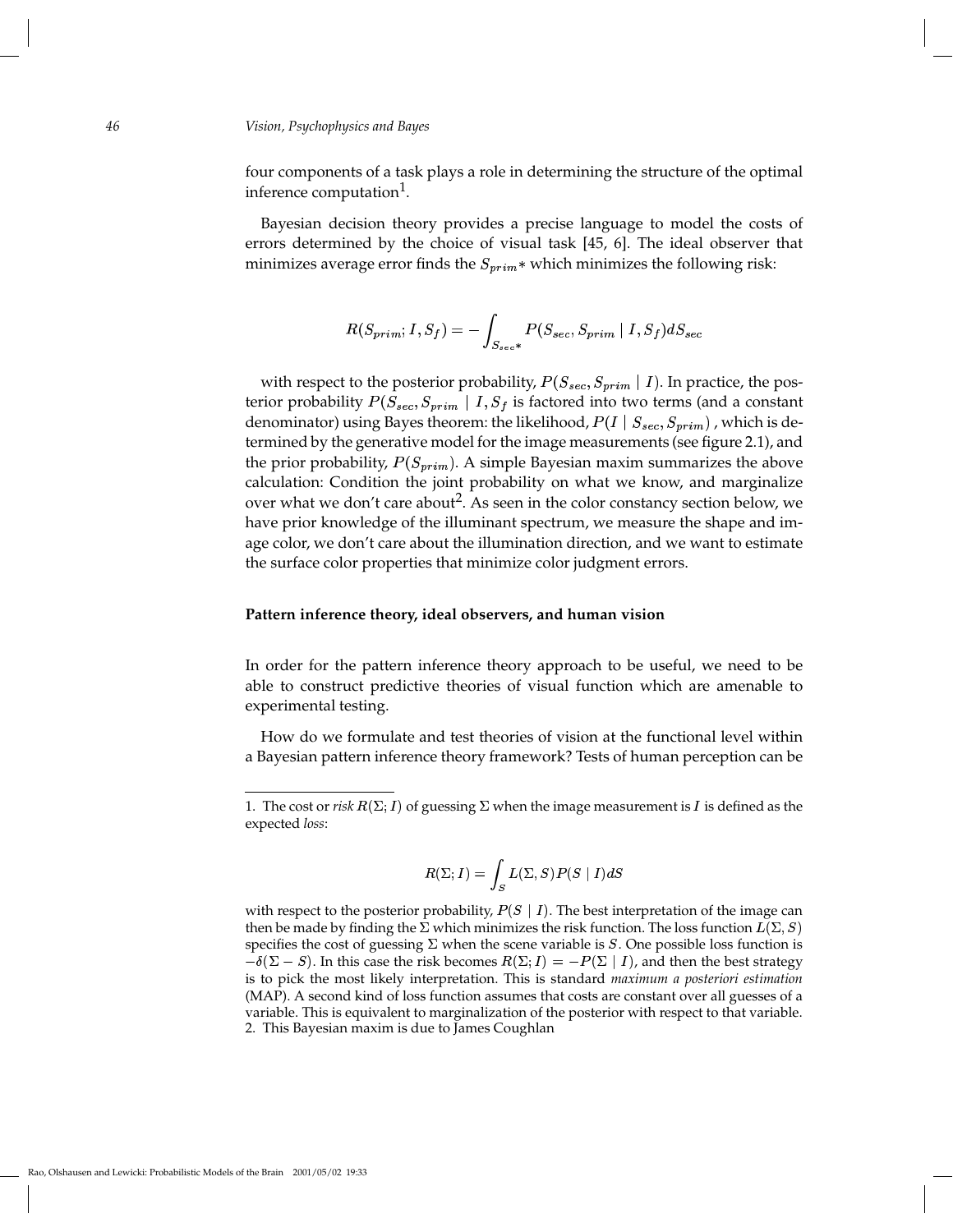based on hypotheses regarding constraints contained in: the two components of the generative model, 1) the prior  $p(S)$  and 2) the likelihood  $p(I|S)$ ; 3) the image model  $p(I)$ ; 4) the posterior  $p(S|I)$ ; or 5) the loss function. The first four can be called information constraints, whereas the fifth can be called a decision constraint. These levels can be translated into tests of: 1) prior knowledge and assumptions of scene structure; 2) model of the observer's image formation process; 3) what image measurements and image coding does the observer do; 4) the information about a scene available to the observer given an image; 5) the decisions and strategies used by the observer.

It is at the level of the posterior that provides the most complete quantitative model of the information available to an observer to perform a task. Whether this information is used optimally or not depends on whether the observer's loss function is matched to the particular task. Thus it is important to investigate more than one task that uses the same posterior in order to attribute a loss of information to the observer's posterior rather than a loss due to an inappropriate loss function. In all cases, we want to design our experiments to focus on the constraint hypotheses. For example, if we are interested in testing hypotheses about the observer's prior distribution on light source direction, then the experimenter could focus on simple ambiguous scenes whose interpretation depends on the light source direction. In these scenes the prior is expected to dominate.

However, the fact that testing at the level of information constraints uses information common to many decisions has a practical side-effect: we can define subdomains of  $S$  and  $I$  that are more easily implemented in the laboratory, and yet use the same posterior. This allows the experimenter to focus on testing the interesting predictions of the hypotheses.

As we've noted above above, in psychophysical experiments, one can: a) test at the functional or constraint level–what information does human vision avail itself of?, or; b) test at the mechanism level–what neural subsystem can account for performance? Because of its emphasis on modeling natural pattern representations and transformations, Pattern Inference theory is of primary relevance to hypotheses testable at the former level, (e.g. hypotheses about the representations appropriate for inference). Signal detection theory is of primary importance for the latter as we will see in the motion example below, where SDT provides the tools for rigorous tests of neural representation. In both cases, using an ideal observer allows a simple and meaningful comparison to be made between human and ideal performance.

The primary use of an ideal observer in an experimental setting is to provide a measure of the information available to perform a task that can be used to normalize the performance of any other human of model observer. Reporting human and model performance relative to ideal performance allows a straight forward comparison of the results from completely different tasks and visual cues. In other words, it allows comparisons like "Is the visual system better at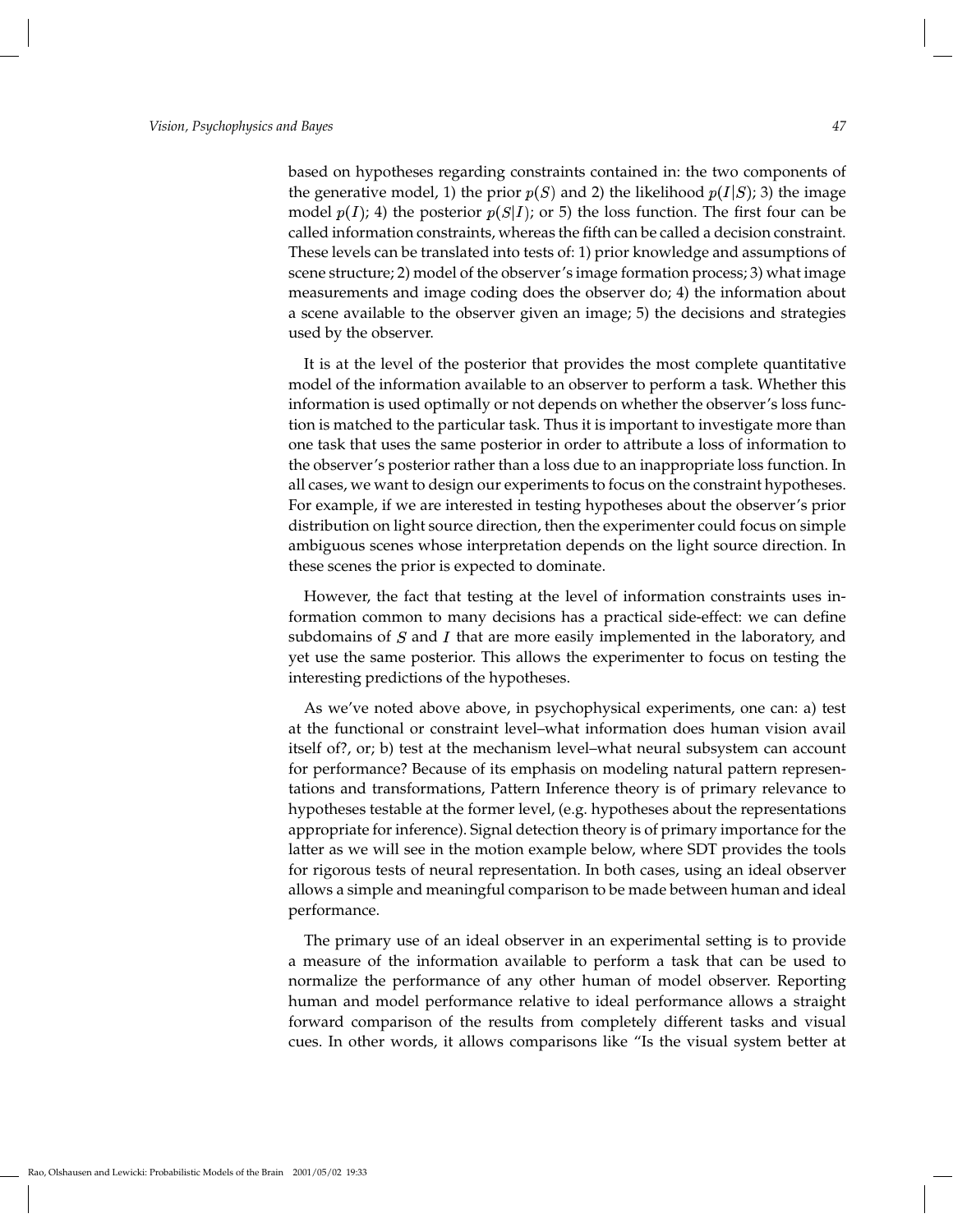processing edges or shading information?" [42]. A standard way of performing this normalization is to compute efficiency, which is a measure of the effective number of samples used by the observers [11, 2].

This normalization function also provides a criterion by which to judge whether two models are functionally equivalent, and when a model can be firmly rejected. If two models produce the same efficiency curves for all relevant changes in task and stimuli, then the two models are equivalent. Notice, however, that two models can be equivalent by this criterion and yet could employ very different computations at the level of mechanism. This also allows us to construct models that are functionally equivalent to the human visual system. Everywhere human performance deviates from ideal, we modify the ideal observer to discard equivalent information and no more. Notice that this construction has a test of the viability of a model for human performance built into it. Anytime a human observer can outperform a model observer on a task, that model can be eliminated as a possible model for the human visual system.

In the next section we will look at an in-depth example of an application of the ideal observer approach to the problem of the determining the mechanisms used by the visual system to detect motion.

## **Ideal observer analysis: Mechanisms of motion measurement**

Experimental studies of human perceptual behavior are often left with a crucial, but unanswered question: To what extent is the measured performance limited by the information in the task rather than by the perceptual system itself? Answers to this question are critical for understanding the relationship between perceptual behavior and its underlying biological mechanisms. Signal detection theory provided an answer through ideal observer analysis.

To show the power and limitations of this approach consider an example of a recent application (by one of the authors) of classical signal detection theory to the problem of visual motion measurement.

## **A model for motion detection**

When a person moves relative to the environment, the visual image projected onto the retina changes accordingly. Within small regions of the retina and for short durations this image change may be approximated as a two-dimensional translation. The set of such translations across the visual field is termed the Optic Flow field. Having described a simple approximation of the otherwise complicated time-varying retinal image, the question remains whether the human visual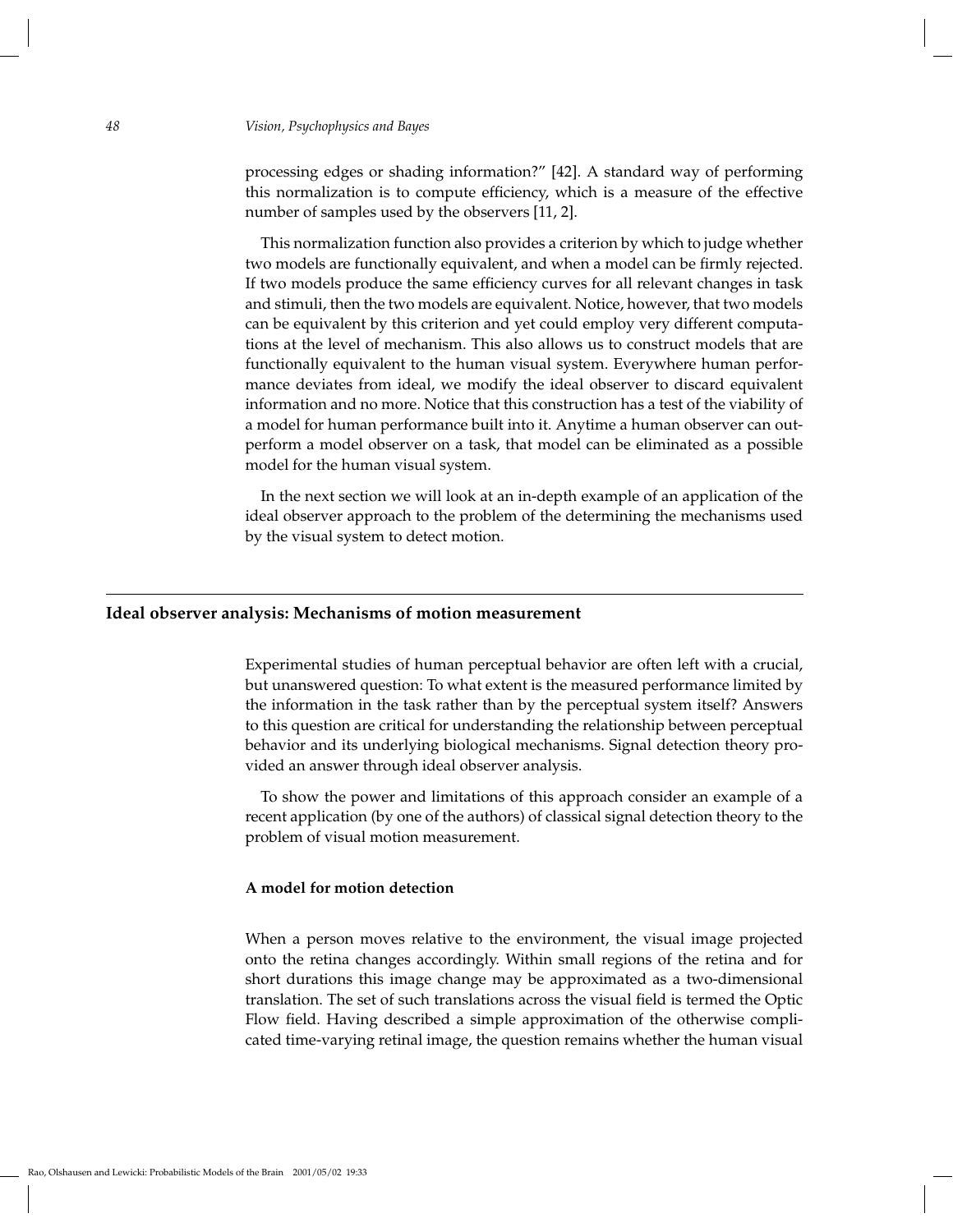

**Figure 2.2:** A translational motion detector. **a**, Space-time luminance pattern of an image translating to the right. This is a representation of the intensity information in the retinal image (the x- y plane) over time (t). The rightward motion can be inferred from the oriented pattern on the x-t face. **b**, The Fourier amplitude spectrum of the luminance pattern, represented by the intensity of points in a three-dimensional spatio-temporal frequency domain. Non-zero Fourier amplitudes are constrained to lie on a plane through the origin. The orientation of this plane uniquely specify the direction and speed of translation. **c**, Construction of a translation detector [39], illustrated in the Fourier domain. Pairs of balls symmetric about the origin indicate the Fourier amplitude spectra of band-pass filters whose peak frequencies lie in the plane. A translation detector can be constructed by summing the squared outputs of such filters.

system uses such an approximation. A number of physiological and psychophysical experiments have established that the mammalian visual system does contain mechanisms sensitive such local image translations [31], but these studies did not specify how local image translations might be measured by the visual system. One approach, initially due to Heeger [19] and later refined [18, 41] , uses fundamental properties of translating signals to derive an estimator for the velocity of the translation. Consider an image sequence  $I(x, y, t)$ . If in a window of space and time  $W(\vec{x},t)$  (e.g. gaussian) the image motion can be described as a translation, then  $I(x, y, t) \approx \sum_{i,j} w_{ij}(\vec{x} - \vec{x}_i, t - t_j) I(\vec{x} - \vec{v}_{ij}t, t)$ . It is easy to show that the spatio-temporal (3-D) Fourier transform of one windowed region is given by

$$
\mathcal{F}\{w_{ij}(\vec{x}-\vec{x_i},t-t_j)I(\vec{x}-\vec{v}_{ij}t,t)\}=S(\vec{\omega_x},\omega_t)=W(\vec{\omega_x},\omega_t)\otimes (S_I(\vec{\omega_x})\delta([\vec{\omega_x}\:\: \omega_t]^T[\vec{v}_{ij}\:\: 1]))
$$

Note that the delta function term is an equation for a plane in the Fourier domain specified by  $[\vec{\omega_x} \ \omega_t]^T [\vec{v}_{ij} \ 1] = 0$ . Thus the equation says that local image translations in the Fourier domain are characterized by the spatial spectrum of the image projected onto a plane whose orientation is uniquely specified by the velocity of the translation, which is convolved by the Fourier transform of the windowing function. For a Gaussian windowing function, the result is easy to state: translations are specified by blurred planes (or pancakes) in the Fourier domain. Figure 2.2a and b illustrate this without the windowing function. Given this description, a simple velocity detector can be constructed by pooling the outputs of spatio-temporal filters whose peak frequencies lie on a common plane (e.g. see figure 2.2c). Because the phase spectrum is not required for the velocity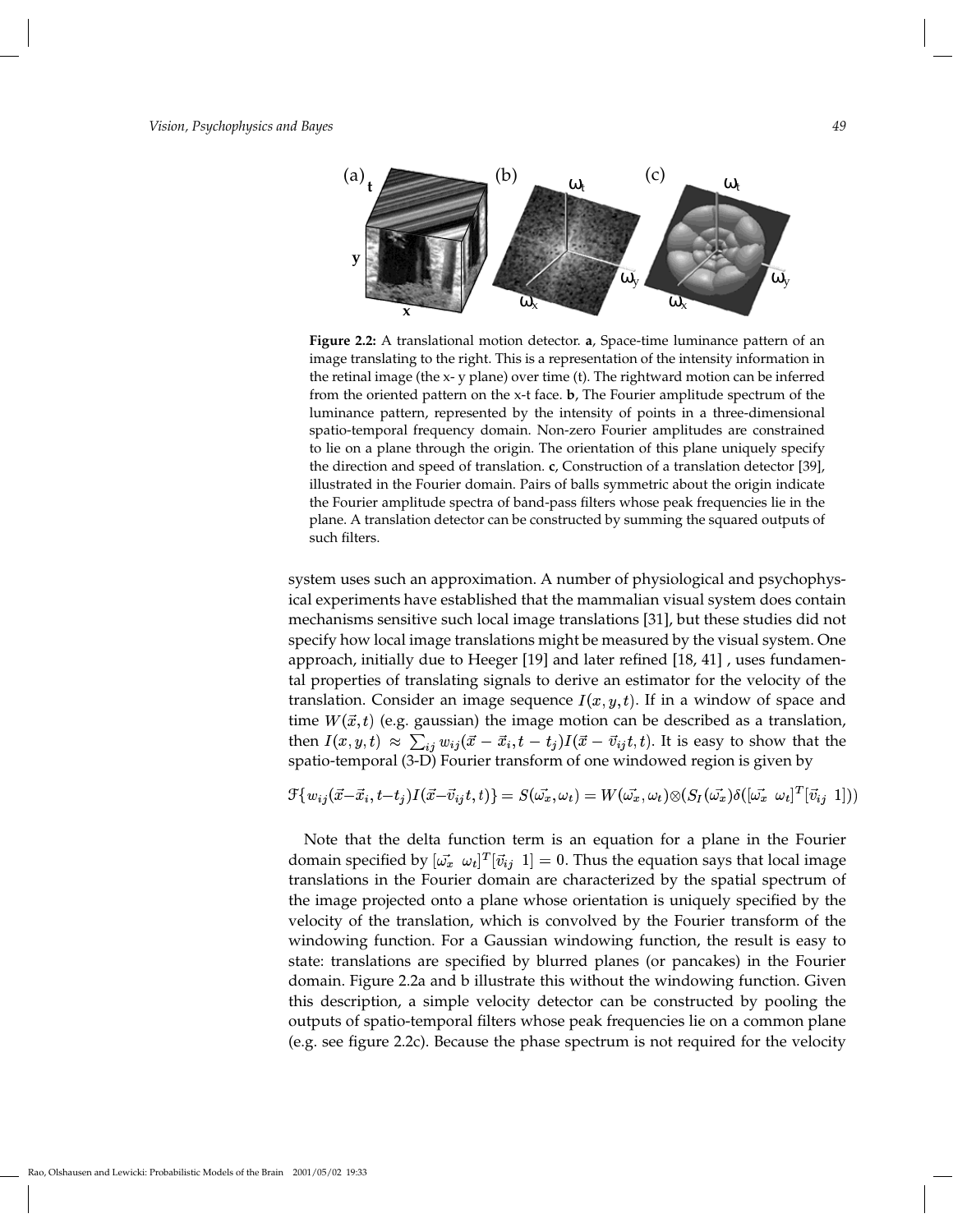*50 Vision, Psychophysics and Bayes*

estimates, a noise resistant [39] detector can be built by pooling the outputs of filters that compute the *energy* within a region of spatio-temporal frequency (e.g. like complex cells in V1). For a windowed signal  $S$ , the output  $R$  of the detector is given by

$$
R=\sum_j\sum_{\vec{\omega_x},\omega_t}a_j|F_j(\vec{\omega_x},\omega_t)|^2|S(\vec{\omega_x},\omega_t)|^2
$$

where  $F_i$  denotes whose peak frequency lies on the plane specified by the signal. Within this simple theory, we have a choice of the weights  $a_j$ . Given a particular image, only some of the filter bands  $F_i$  will contain the signal, and responses from filters not containing the signal will be solely due to noise. Thus a "smart" detector can improve detection performance by adjusting its pooling weights to match the signal. On the other hand, a good non-adaptive detector can be built by optimizing the weights for the expected (average) signal. This leads to a detector that pools over all spatial frequency orientations in a plane, because the expected spatial signal is approximately isotropic. We wanted to test whether an adaptive or fixed pooling power detector is a good model of human motion detection.

Notice the putative motion detection mechanisms have not been motivated from within signal detection theory. Rather they were motivated via a simple approximation and signal processing issues.

## **Testing the model**

#### *Finding a task for which the model is ideal*

Signal detection theory can be used to assess the feasibility of such a model. To do so, we use the fact that the model we are interested in is an ideal observer for *some* task and stimuli. The idea is that if we have human observers perform the optimal task for the model, then if the model is a good description: 1) Humans should be good at the task 2) the model should predict errors on related tasks. Schrater et. al. [35] have recently shown that the putative motion detectors are ideal observers for detecting a class of novel stochastic signals added to Gaussian white noise. The stochastic signals are produced by passing Gaussian white noise through the filters used to construct the motion detector. In general, a detector which computes the Fourier energy within a filter is an ideal observer for stochastic signals generated by passing Gaussian white noise through the filter. Thus, by varying the number and placement of filters, we can produce motion stimuli that are consistent with a single translational velocity and have various spatial frequency spectra, or stimuli that are consistent with multiple velocities. Examples of some filters and stimuli are shown in figure 2.3.

So how do we go about testing our model by detecting these stochastic stimuli?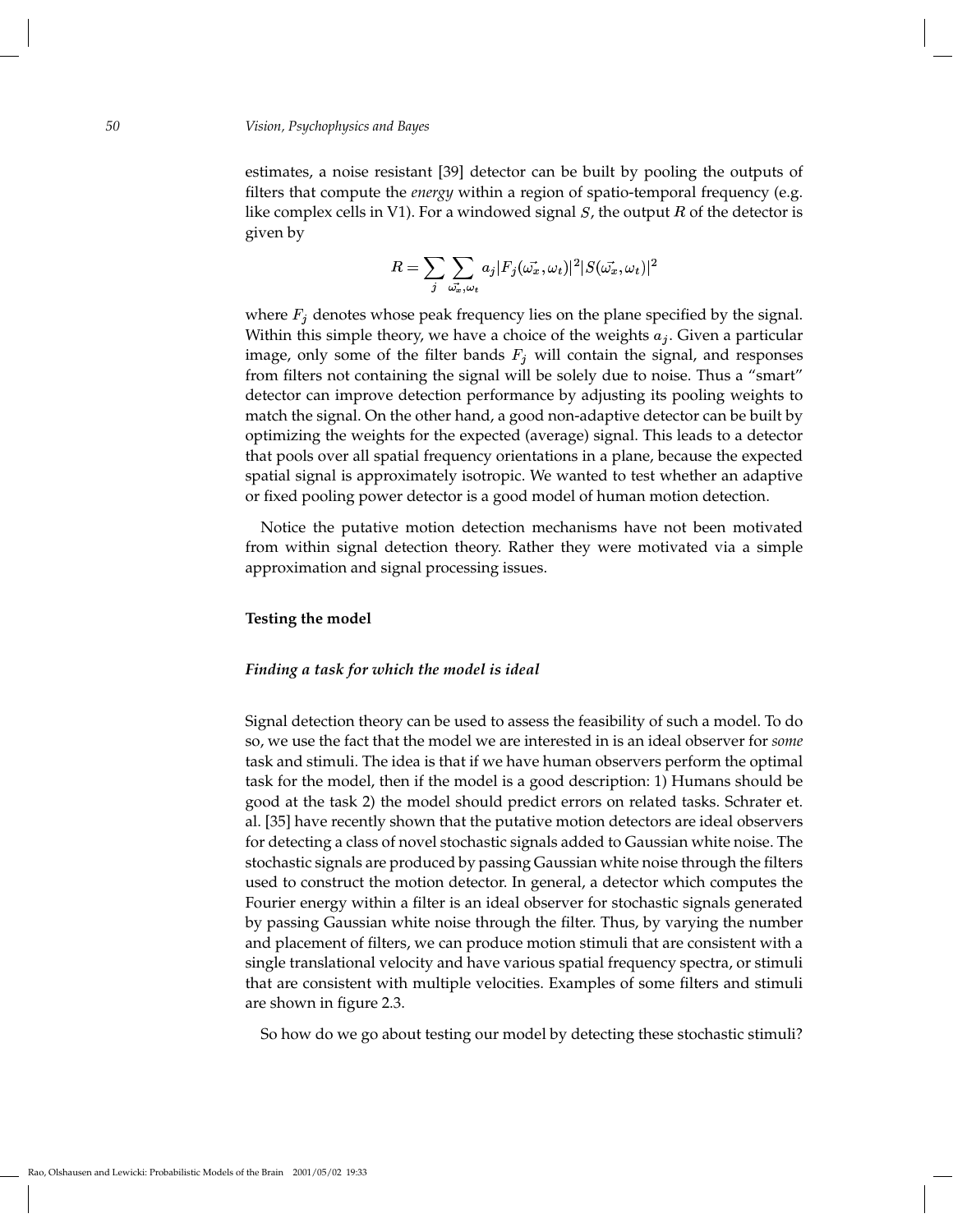

**Figure 2.3:** Filter sets and examples of their corresponding signals. The top row depicts level surfaces (65% of peak response) of the three different filter sets used to generate stimuli. The bottom row depicts space-time luminance patterns of signals produced by passing spatio-temporal Gaussian white noise through the corresponding filter sets. **(a)** The "component" stimulus, constructed from a spatially and temporally band-pass filter. The x-y face of the stimulus shows structures that are spatially band-pass and oriented along the x axis. The orientation of structures on the x-t face indicates rightward motion. **(b)** The "plaid" stimulus, constructed from two "component" filters lying in a common plane. The x-y face of the stimulus shows a mixture spatial of spatial structures with dominant orientations close to the y axis. **(c)** The "planar" stimulus, constructed from a set of 10 "component" filters lying in a common plane. The stimulus is spatially band-pass and isotropic (x-y face), and exhibits rightward motion (x-t face).

The ideal observer analysis gives immediate simple testable predictions: 1) Under the adaptive model as we vary the spatial structure of the motion stimulus, human performance should be constant relative to the ideal for each stimulus. 2) Under the fixed model, we should see predictable variations in performance. 3) If the model is false, we should be terrible at the task.

## *Testing the predictions*

Translating these predictions into the detection task, the adaptive model predicts that any configuration of Fourier energy on the plane should be equally detectable. To test this prediction, we had observers vary the total energy of one of the three signals shown in figure 2.3 added to white noise until just detectable. The thresholds are plotted as signal power to noise power ratios in figure 2.4a. Note that the thresholds are lowest for detecting the "planar" signal with energy spread equally across a plane, followed by "plaid", with two bands, followed by the "component" filter, with only one band. However, unlike the non-stochastic stimuli used in previous signal detection experiments, here the signal to noise energy measure does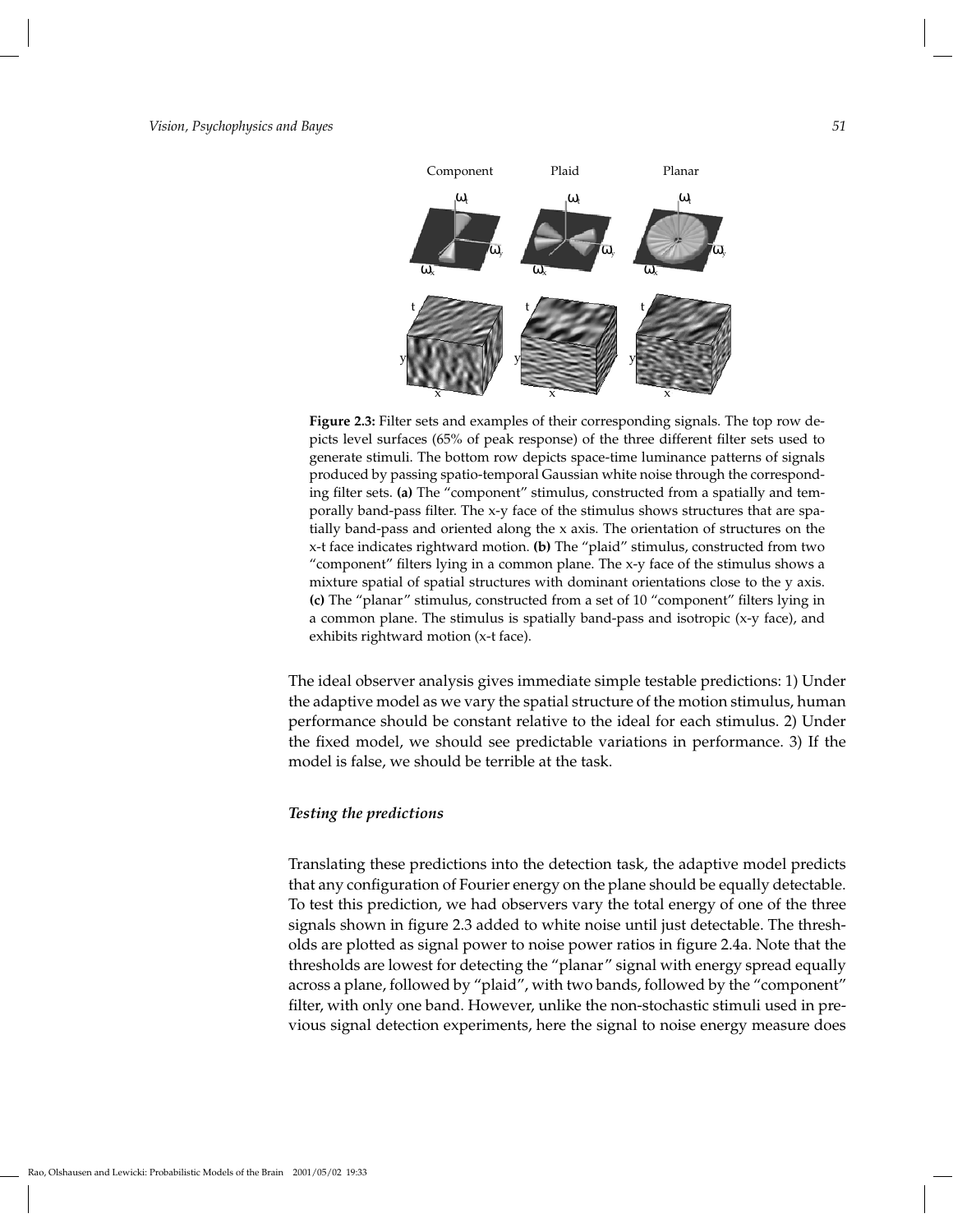

**Figure 2.4: (a)** Detection performance of three subjects for the three stochastic signals of Fig. 2.3. Threshold signal to noise ratio (SNR) for 81.1% detectability. SNR is calculated as the ratio of the signal power to the background noise power. Heavy black lines indicate predictions for ideal summation, derived from the component condition thresholds. **(b)** Detection efficiencies for the three stimulus types. Efficiencies are plotted in proportions, with 1.0 reflecting perfect performance; that is, performance matching that of an ideal observer tuned to the structure of the signal in the stimulus (different for each stimulus type). The differences between the efficiencies of the pattern stimuli (plaid and planar stimuli) and the component stimulus provide a quantitative measure of summation of the pattern's components.

not capture the subject's relative performance on the three stimuli. Looking at the threshold data, we might be tempted to conclude that planar stimuli are most easily detected and "component" and "plaid" stimuli are comparable in detectability. In fact, if we correctly normalize the observer's thresholds by the ideal observers thresholds for each stimulus to compute an efficiency measure, then we find that the "planar" and "component" stimuli are about equally detectable, whereas the "plaid" stimulus is much less detectable. Efficiencies are plotted in figure 2.4b.

The results suggest that the human visual system has band-pass filters similar to the "component" stimulus filter (and similar to V1 complex cells), and similar to the "planar" stimulus filter, but not to partial tilings of the plane. Thus the predictions of the fixed detector model have been confirmed, while the predictions of the adaptive detector have been contradicted. Notice also that the information normalization provided by the ideal observers is not superfluous. An attempt to compare detection performance across stimuli in terms of common stimulus measures (e.g. Fourier energy or power spectral height) for detectability would lead to erroneous conclusions. In addition, note that the efficiencies on these stimuli are about 10%, which is not extremely high (e.g. 50% has been found for some other detection tasks [7]) but do not rule out the model either. It is likely,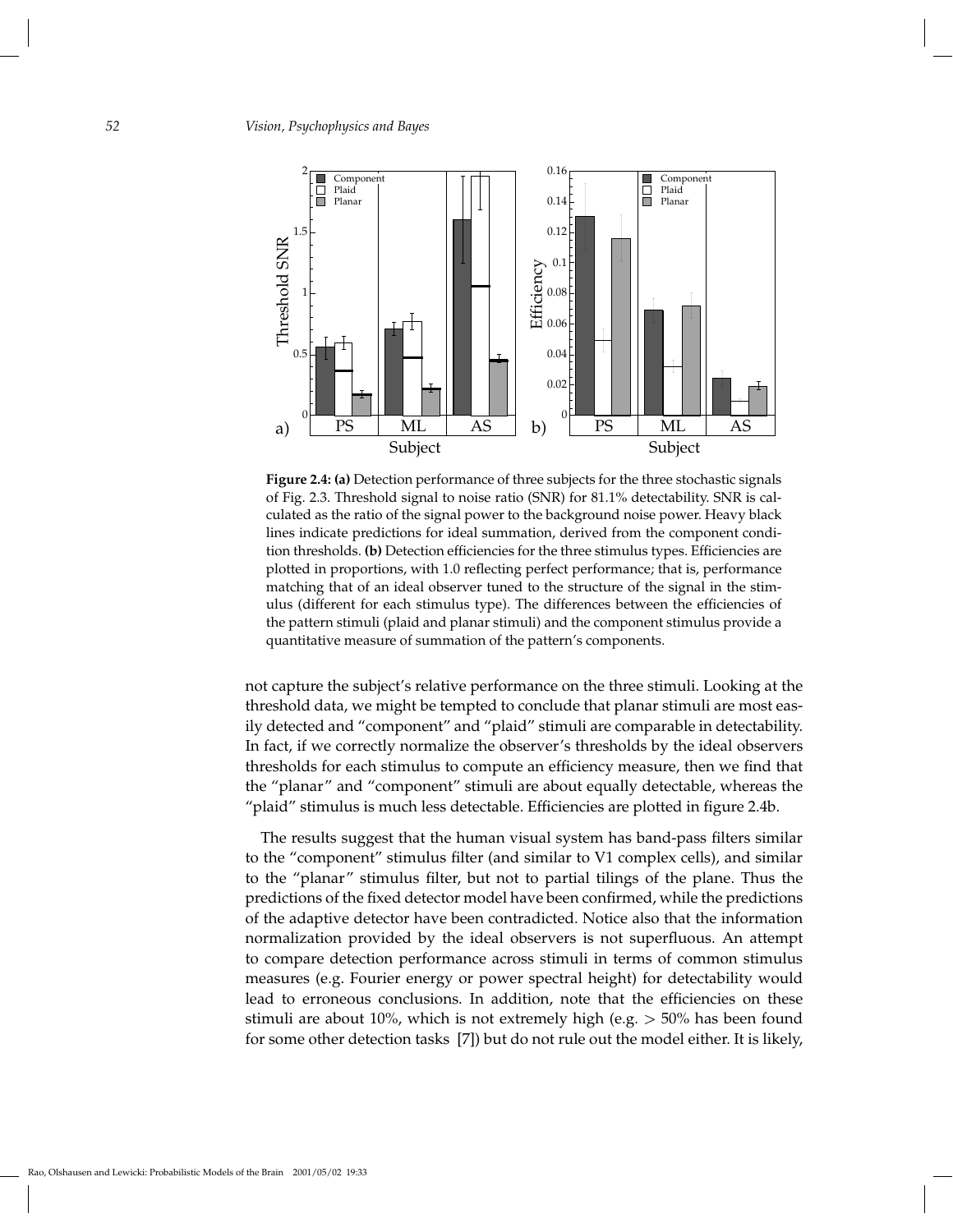however, that the model does not capture all the important elements of motion detectors in the visual system (e.g. opponency).

### **From ideal observer to human observer model**

The question remains how much of human motion detection can be accounted for by the simple fixed detector that pools over an entire plane. To address this question, we can turn from looking at the ideal observer for each stimulus and instead try to predict the inefficiencies in human performance using the fixed detector model.

To do this, we compared the detectability predicted by the fixed model on a set of five stochastic stimuli, three new and the "planar" and "plaid" stimuli above. The new stimuli were created by passing spatio-temporal white noise through three configurations of filters, illustrated in Fig. 2.5. The first is a plaid signal, similar to the plaid used above. The second is a "planar triplet", created by adding a component band to the plaid, in the same plane as the plaid, and the third is a non-planar triplet, created by adding a component band out of the plane of the plaid. Detection thresholds were measured using the same method as above. The model predicts improved summation for the planar triplet, relative to the plaid, but no improved summation for the non-planar triplet. We computed predictions for the detection thresholds of each of the stimuli by implementing a specific fixed power dectector model. The detector optimally summed energy over the band of frequencies contained in the planar stimulus from experiment 1. We assumed that the output of this detector was corrupted by the internal noise levels estimated from subjects' detection thresholds for the component stimulus in experiment 1. Figure 2.5 shows observer's thresholds compared to the model predictions for the five pattern stimuli used. Given the assumptions built into the model concerning the exact spatio-temporal frequency band covered by the planar power detector, the match is surprisingly good. That is, not only do the qualitative results follow the predictions of the planar power detector model, but the quantitative results are well fit by a pre-defined instantiation of the model (without fitting the parameters of the model to the data).

Although SDT worked well in the analysis of mechanisms of motion detection, we need a theoretical framework for which the signals can be any properties of the world useful for the visual behavior; for example, estimates of object shape and surface motion are crucial for actions such as recognition and navigation, but they are not simple functions of light intensity. Natural images are high-dimensional functions of useful signals, and arriving at decoding functions relating image measurements to useful signals is a major theoretical challenge. However, both of these problems are expressible in terms of Pattern theory.

So, in the next section, we focus on the first problem: How can we model the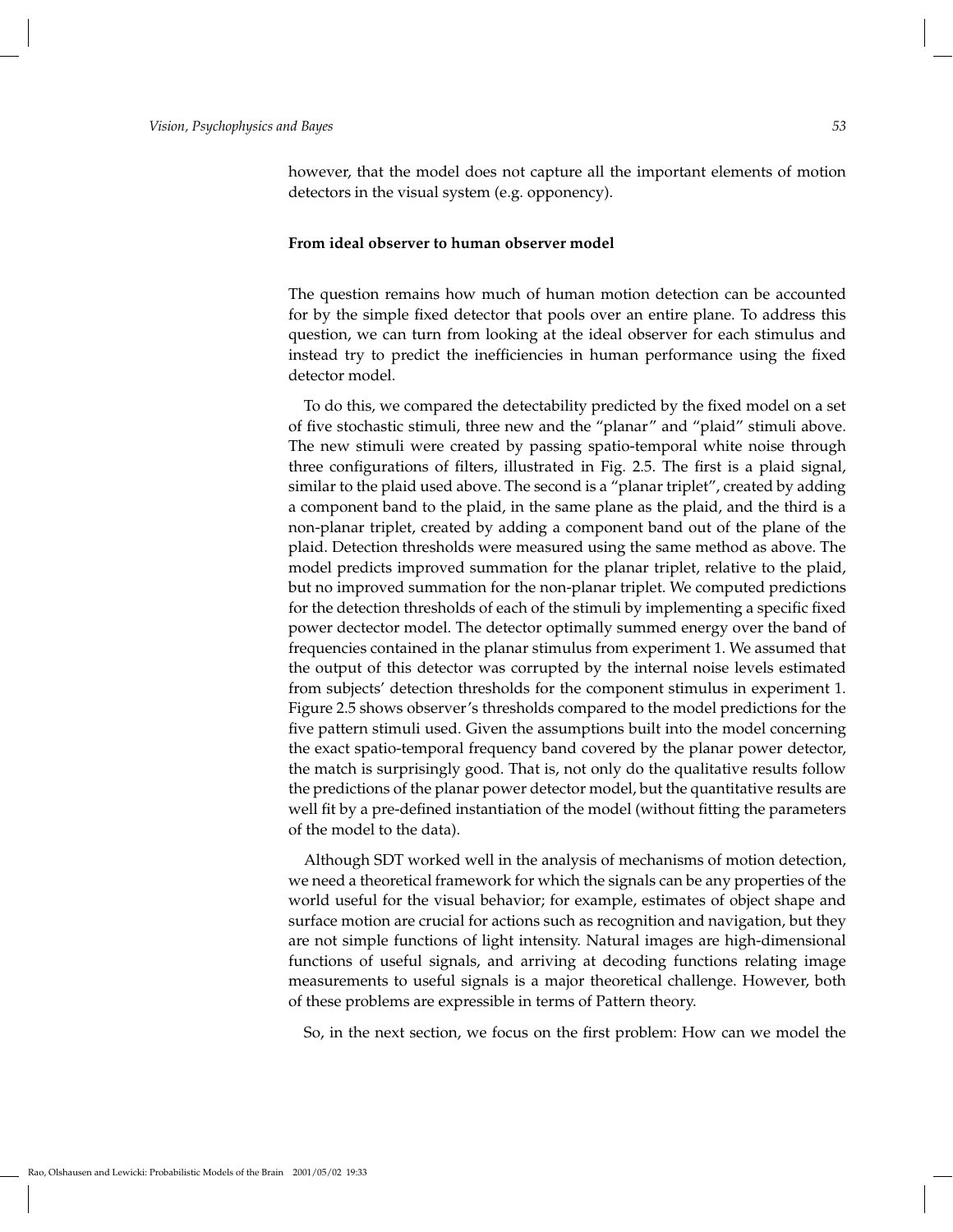

**Figure 2.5:** Threshold SNRs for detecting the five types of pattern stimuli replotted from experiments  $1\& 2$ , where Plaid1 in the legend denotes the plaid from the first experiment and Plaid2 from the second. Plaid1 differs from Plaid2 in that its energy is more diffusely spread over frequency. Black bands indicate the predictions of a planar filter, based on subjects' detection thresholds for the component stimulus used in experiment 1.

computations that have to be solved? This modeling problem can be broken down into synthesis: a) modeling the structure of pattern information in natural images; and analysis, b) modeling the task and extracting useful pattern structures.

## **Bayesian models: Color constancy**

Robust object recognition relies on the estimation of object properties that are approximately invariant with respect to secondary variables such as illumination and viewpoint. Material color is one such property, and the phenomenon of perceptual color constancy is well-established (cf. [6] for a Bayesian analysis). For practical and scientific reasons, most laboratory studies of human color constancy have been limited to simple flat surfaces, or to the lightness dimension (see [1] and [5]).

Extracting color invariants from real surfaces is a more theoretically complex task, the wavelength information received by the eye being a function of the surface shape, material properties, and the illumination. Adding to this complexity is the fact that wavelength information also depends on reflected light from nearby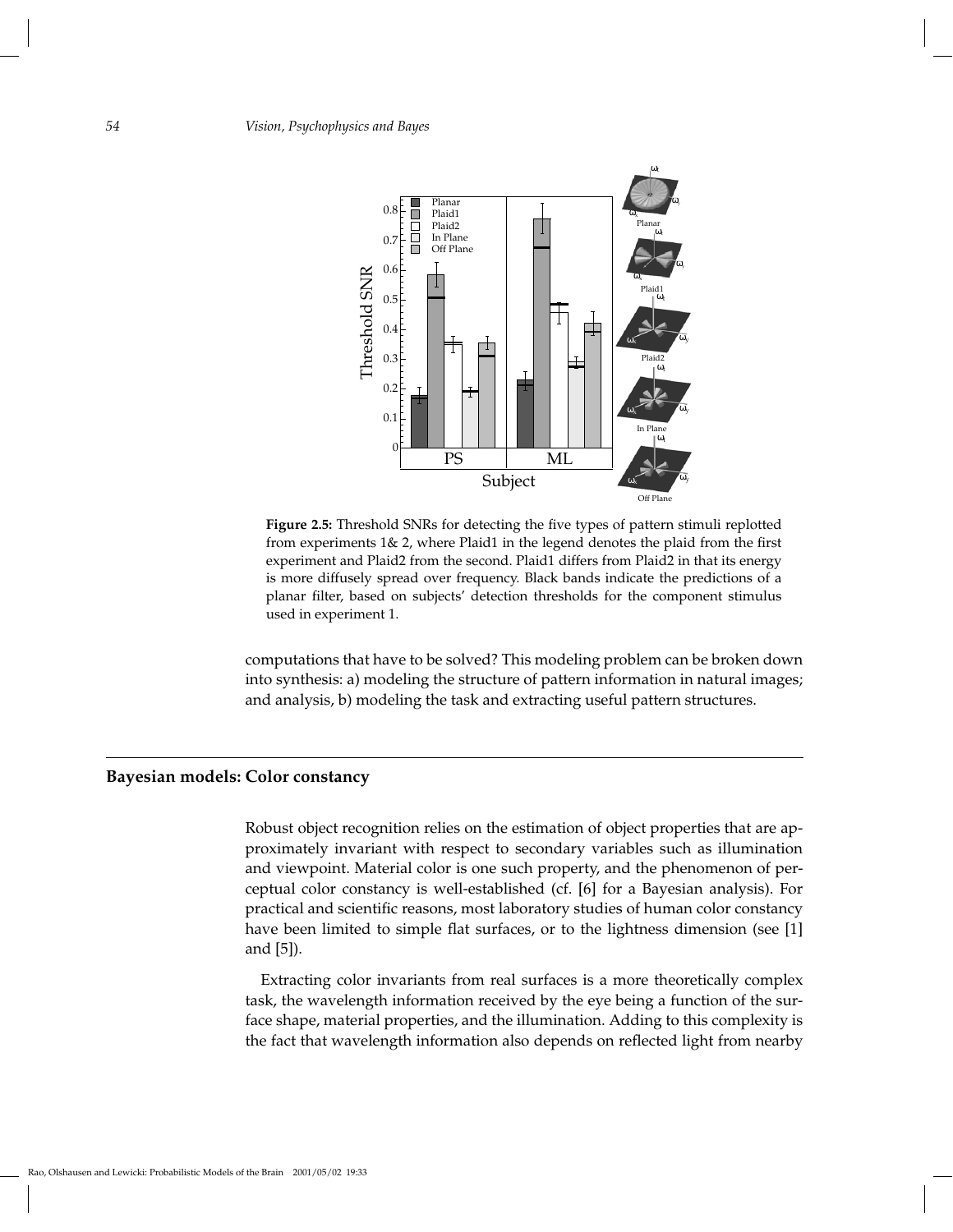surfaces. Until recently, it was not at all clear whether human vision makes use of knowledge of 3D surface structure to infer surface color properties, which as we will see, involves a rather subtle computation. A recent study by Marina Bloj and colleagues has shown that human vision can indeed take into account 3D shape when inferring surface color [4]. In addition, their ideal observer analysis of the physical information available provided a quantitative account of human color matches.

Figure 2.6 illustrates the basic finding. A card consisting of a white and red half is folded such that the sides face each other. If the card's shape is seen as it truly is (a corner), the white side is seen as a white card, slightly tinted pink from the reflected light. However, if the shape of the card is made to *appear* as though the sides face away from each other (convex or "roof" condition), the white card appears magenta–i.e. more saturated towards the red<sup>3</sup>. Bloj et al. made quantitative measurements in which observers picked a comparison surface whose color best matched the white side of the target (see figure 2.7).

Notice that this is a simplified version of the natural task of determining the reflectance and illumination of an object in the presence of other objects. The problem is interreflections. The interreflections can be modeled pairwise. Then the color is determined by the illuminant, the reflectance functions of the surfaces, and the configuration of surfaces (geometry). Let us look at how to model the physics given a pair of surfaces.

Look at the illustration of two surfaces in figure 2.6. When two surfaces are concave with respect to a light source, the interreflections off of both surfaces provide a secondary source of illumination with different characteristics for both surfaces. As the angle between these surfaces decreases, the amount of interreflected light re-reflected off the other surface increases, and hence the spectrum of the reflected light off both surfaces changes. On the other hand, as we increase the inter-surface angle, the amount of inter-reflected light decreases until it reaches zero at 90 degrees. Because of the perspective ambiguity in interpreting a folded card as convex or concave, there are two interesting subcases of this continuum, one where the angle is acute and one where the angle is obtuse. These two cases are experimentally the most interesting because they yield completely different shape and reflectance attributions to the observation that one of the two surfaces was pink.

Let's see how to model the information for optimal inference. The primary variable of interest is the reflectivity  $(S_{prim} = \rho)$  (measured in units of chroma).

<sup>3.</sup> The apparent switch in shape from corner to roof can be accomplished either by using a pseudoscope, a pair of dove prisms which effectively reverse the stereo disparities, or by using a monocular cue, such as linear perspective (see http://vision.psych.umn.edu/www/kersten-lab/kersten-lab.html).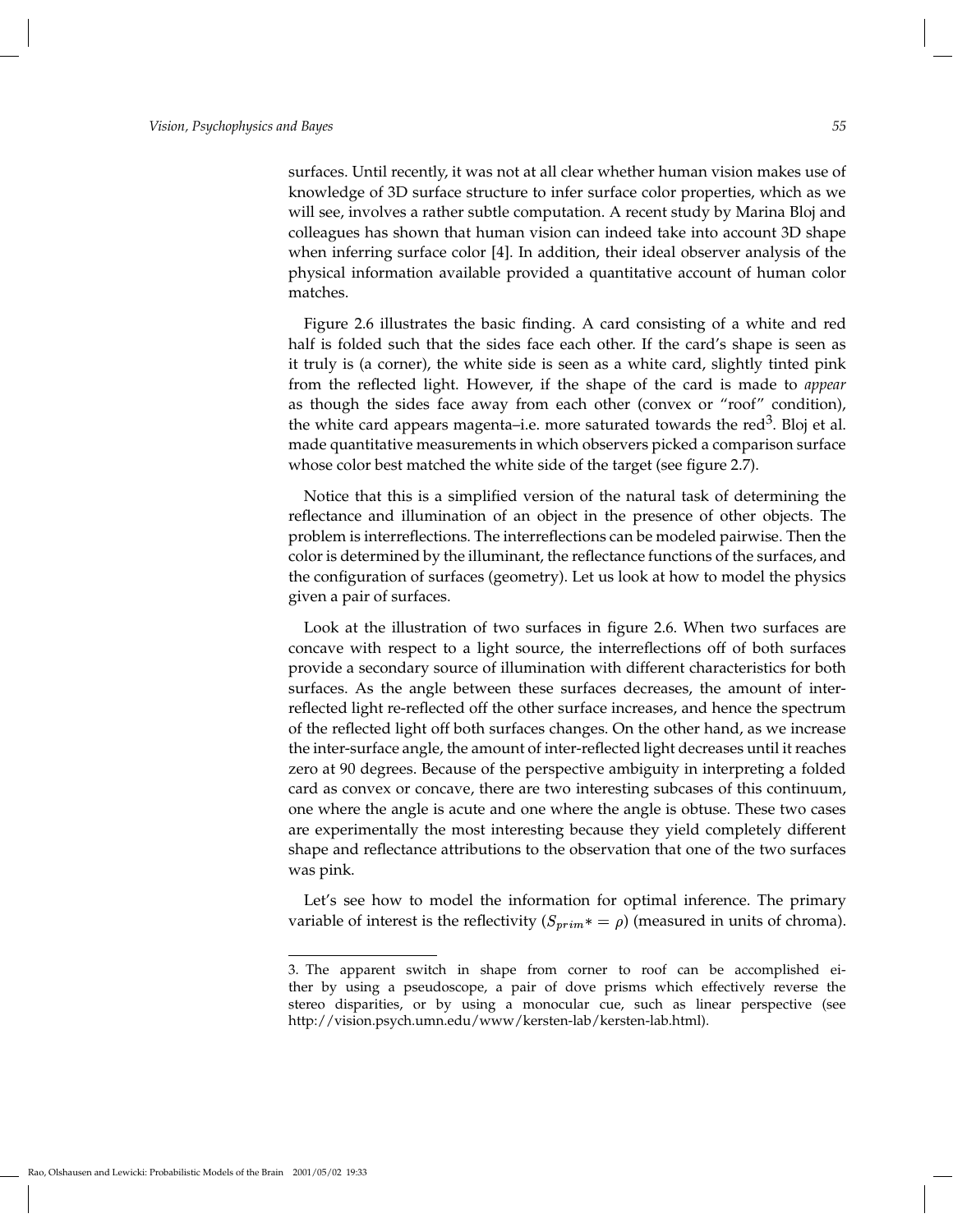

Corner, white surface & illumination with inter-reflection

Roof, pink surface & illumination without inter-reflection

**Figure 2.6:** The white side of the folded card appears to either be pink or magenta, depending on the assumed shape of the card, i.e. whether the card is concave like a corner, or convex like a roof. The illumination model for a corner involves direct as well as inter-reflections, whereas the illumination model for the roof interpretation involves only direct lighting.

The likelihood is determined by either the one-bounce (corner) or zero-bounce model (roof condition) of mutual illumination. They assume that the shape is fixed by stereoscopic measurements, i.e. condition on shape ( $S_f = roof\; or\; corner$ ). The one-bounce model yields the intensity equation for surface 1 (the "white surface"):

$$
I_1(\lambda,x,\rho,E,\alpha_1,\alpha_2)=E(\lambda)\rho_1*(\lambda)[cos\alpha_1+f_{21}\rho_2(\lambda)cos\alpha_2]
$$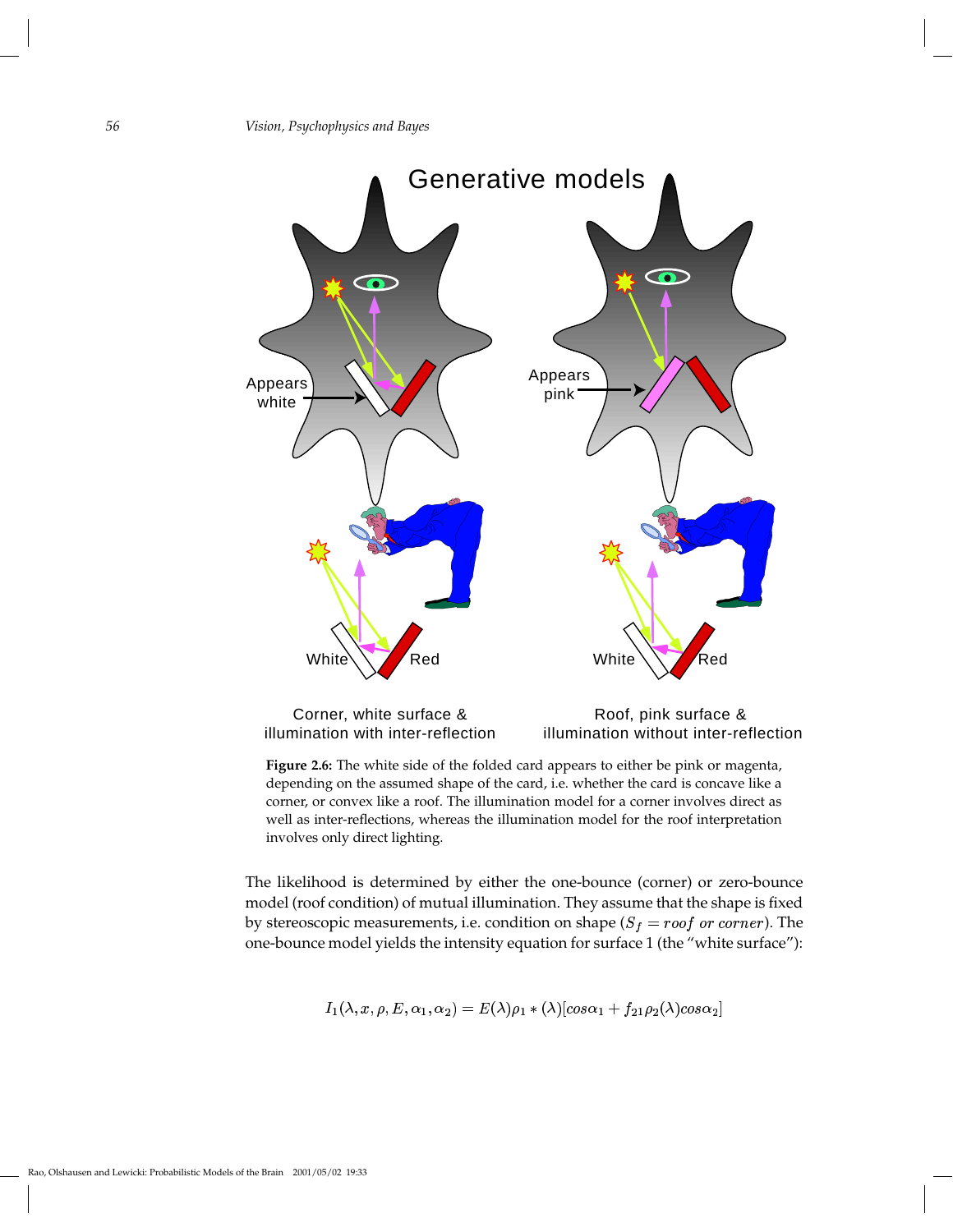where the first term represents the direct illumination with respect to the surface and the second term represents indirect (mutual) illumination due to light reflected from the red side (surface 2) [8].  $f_{21}(x)$  is the form factor describing the extent to which surface 2 reflects light onto surface 1 at distance  $x$  from the vertex [13]. The angles  $\alpha_1$  and  $\alpha_2$  denote the angle between the surface normal and the light source direction for surfaces 1 and 2 respectively.

For the zero-bounce generative model (roof condition):

$$
I_1(\lambda,x,\rho,E,\alpha)=E(\lambda)\rho_1*(\lambda)cos\alpha_1
$$

These generative models provide the likelihood function. Observers do not sense  $I_1$ , but have a measure of color called chroma, modeled by the capture of the light by the retinal cones followed by a transformation, which we will denote as a function  $C(\alpha,x,\rho,E)=f(\vec{K}(\lambda)\cdot I_i(\lambda,x,\rho,E,\alpha)),$  where  $\vec{K}$  denotes the three cone action spectra, and  $\cdot$  denotes inner product. Thus the likelihood of observation  $C_{obs}$ being due to a color patch  $C^i(\alpha, x, \rho^i, E)$  in the presence of some additive measurement noise is given by:  $p(C_{obs}|\rho^i, x, \alpha, E) = K \exp(\frac{-(0.5*(C_{obs} - f(K \cdot I_i))^2}{\sigma^2}).$  Now marginalize this conditional probability with respect to illumination direction and space (i.e.  $S_{sec} = {\alpha, x}$ ) assuming uniform priors, and assume a priori (built-in) knowledge of the illuminant spectrum  $E(\lambda)$  of daylight. Matching errors to the  $i_{th}$ patch are predicted by:

$$
P(\rho_1^i|C_{obs})\propto \sum_{\alpha}\sum_xexp{-|C_{obs}-C^i(\alpha,x)|^2|/2\sigma^2}
$$

assuming a uniform prior on  $C_{obs}$  where  $\sigma$  is determined by the matching noise. (See [4] for details).

Experimental and theoretical matches are shown in figure 2.7. To a first approximation, the separation and spread of the observers' matches are predicted well by an observer which is ideal apart from an internal matching variability determined by  $\sigma$ . In other words, human matches are "ideal-like".

There are a number of important points to be made here. Note that the surfaces and lighting were carefully chosen to provide the bare minimal model for the natural visual task of inferring surface reflectance in the presence of interreflections. This reduction in complexity is important in that it allowed a highly controlled experimental test of the basic question. In addition, note that the one additional noise parameter that was used to model the observer's deviations from ideal is in fact not a free parameter (i.e. it was not fit to the data). Instead, the noise parameter was estimated from a separate color matching experiment.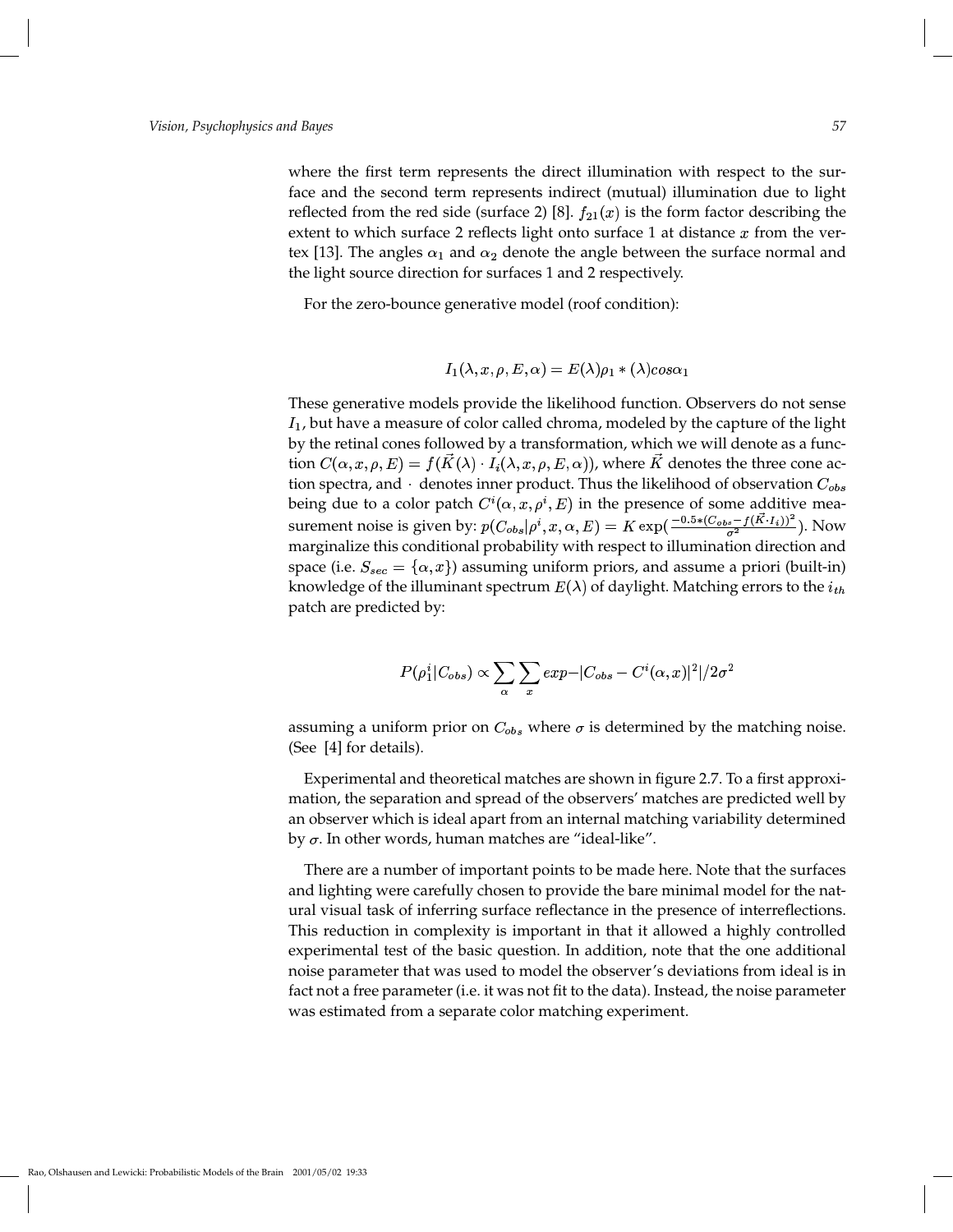

**Figure 2.7:** Panel A shows the distribution of human subject matches to a flat card, neither roof nor corner condition. Variability of matches is modeled as the standard deviation,  $\sigma$  of "matching noise". Panel A shows the distribution of matches under the two experimental conditions. Figure adapted from Bloj et al. Permission from MacMillan needed.

#### **Summary and conclusions**

We have discussed the problem of developing and testing quantitative models of human visual behavior. To that end we distinguished modeling function from modeling mechanism. The ideal observer plays a key role for both levels as:

- The information normalization tool for tests of visual mechanism.
- The default model for functional models of natural vision.

In testing models of vision, we emphasized the fundamental role of the ideal observer in interpreting human and model performance. The ideal observer provides a fundamental measure of the information available to perform a task, and thus serves to normalize human performance relative with respect to the task. Ideal observers can be used to define a task-independent measure of performance (efficiency), provide a measure of the functional equivalence of models, and serve as a default model to be modified by experiment. We described experiments of Schrater et al. supporting neural mechanisms specialized for the measurement lo-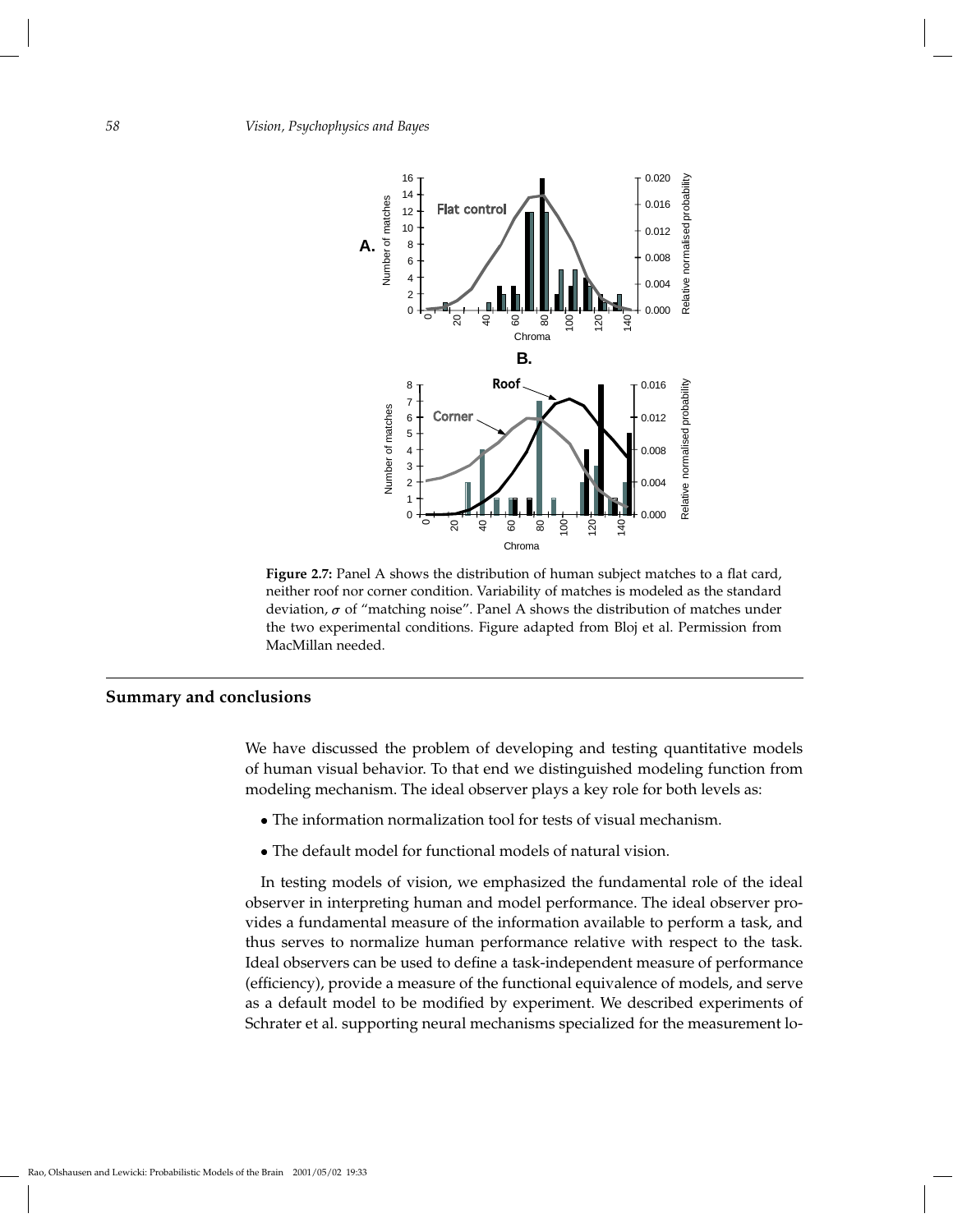cal image velocities, which are equivalent to specific sums of sets of complex cells in cortical area V1 [35].

By assuming that vision can be described as a process of decoding scene properties from images, we can use the approach of Pattern Inference Theory to develop ideal observers that serve as the starting point and comparator for a models of functional vision. A key point is that the importance of modeling the generative or forward process of natural image pattern formation (or encoding). The results of Bloj et al. [4] showed that the visual system takes into account knowledge of inter-reflected light in determining surface color. ¿From this perspective, theories of human visual performance can be developed iteratively from the ideal observer down (cf. [29]). This may be a more tractable strategy than to build models of system function bottom-up from mechanism components.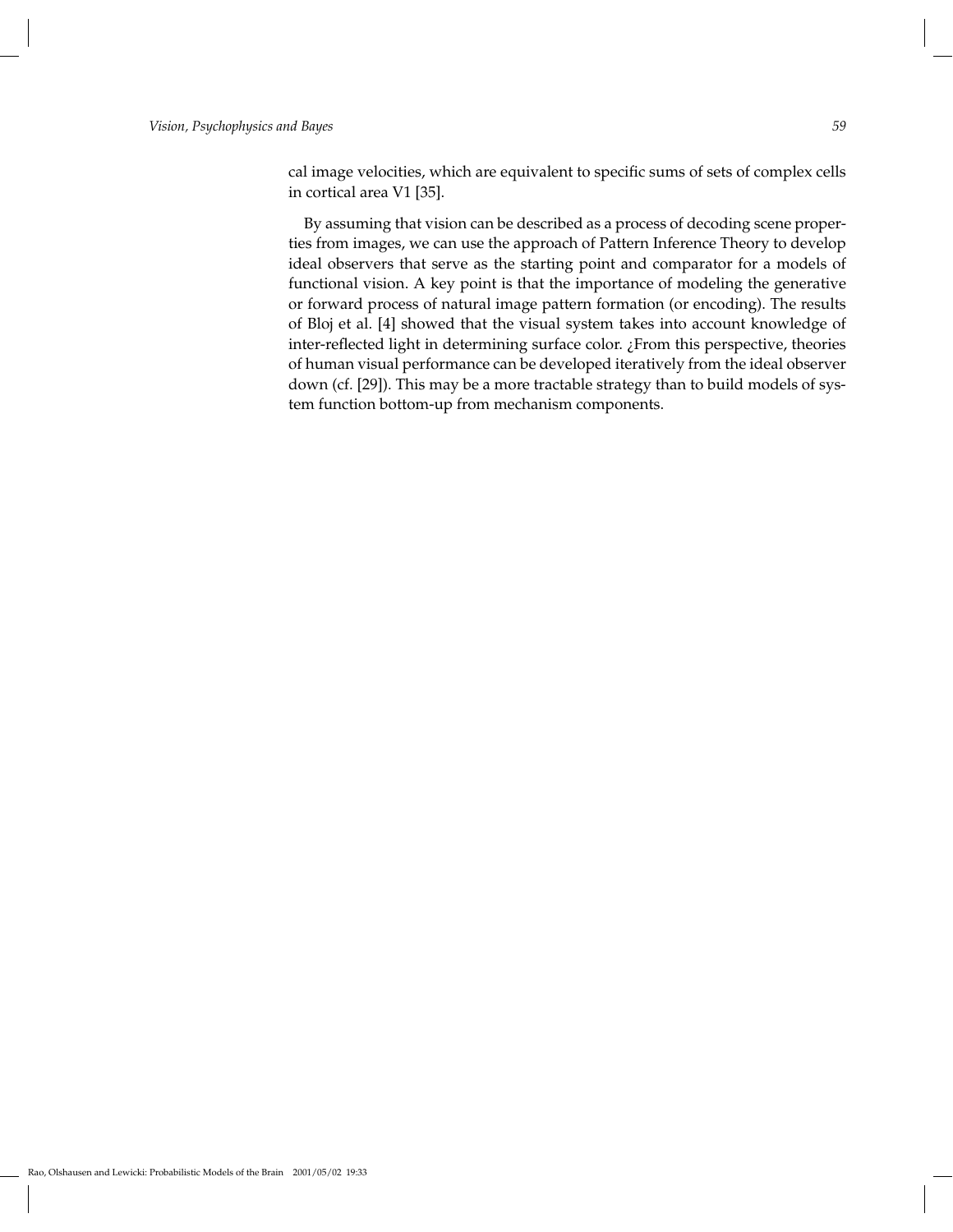*60 Vision, Psychophysics and Bayes*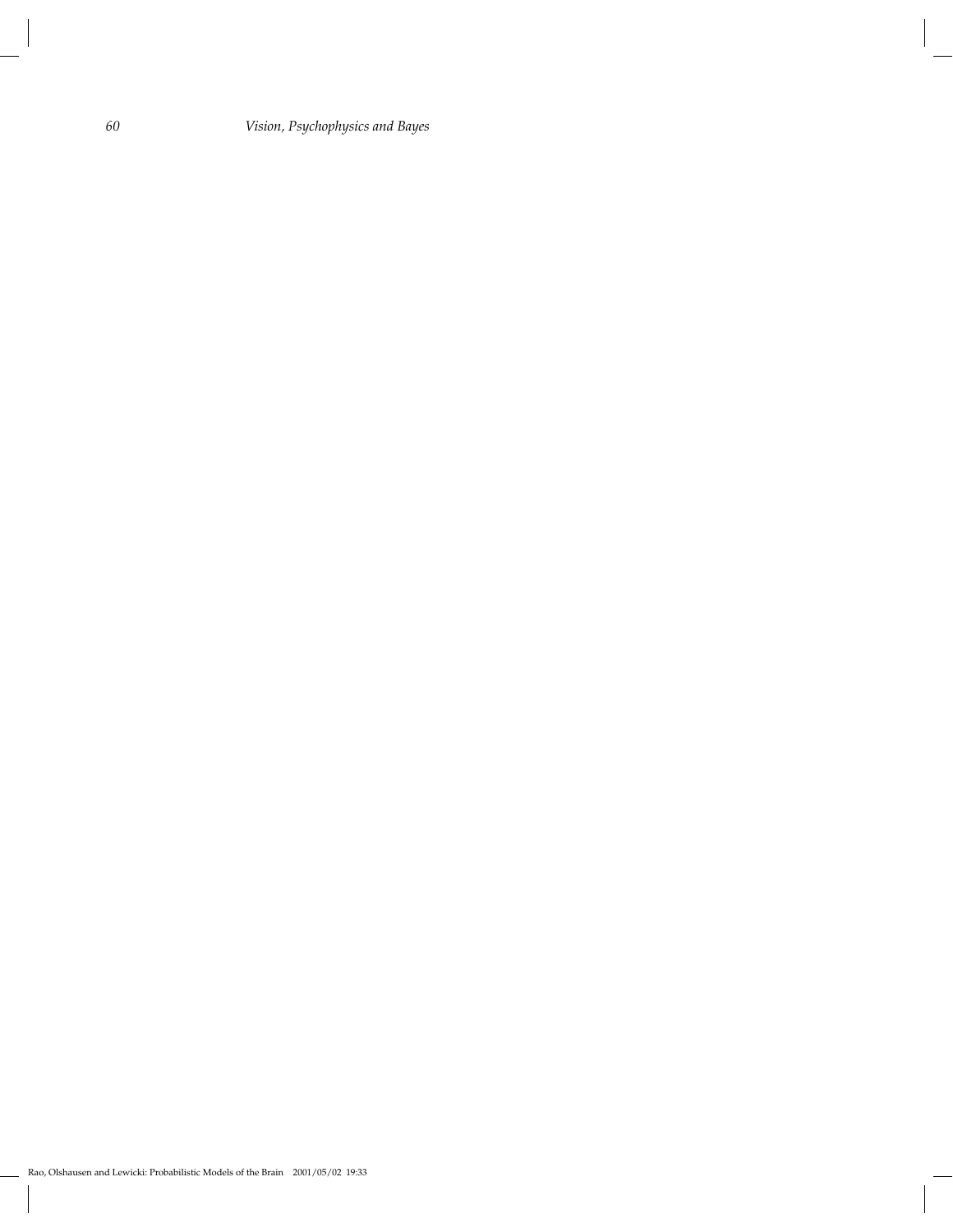# **References**

- 1. Adelson, E. H. (1999). Lightness Perception and Lightness Illusions. In M. Gazzaniga, M. S. (Ed.), *The New Cognitive Neurosciences*(pp. 339-351). Cambridge, MA: MIT Press. reduction of
- 2. Barlow, H. B. "A method of determining the overall quantum efficiency of visual discriminations.". *J. Physiol. (Lond.)*. 160, 155- 168. 1962.
- 3. Bishop, C. M. (1995). **Neural Networks for Pattern Recognition**. Oxford: Oxford Univeristy Press.
- 4. Bloj, M. G., Kersten, D., & Hurlbert, A. C. (1999). Perception of threedimensional shape influences colour perception via mutual illumination. *Nature*, **402**, 877-879.
- 5. Kraft, J. M., & Brainard, D. H. (1999). Mechanisms of color constancy under nearly natural viewing. *Proceedings of the National Academy of Sciences USA*, **96**, , 307-312.
- 6. Brainard, D. H., & Freeman, W. T. (1997). Bayesian color constancy. *J Opt Soc Am A*, **14**, (7), 1393-411.
- 7. Burgess, A. E., Wagner, R. F., Jennings, R. J., & Barlow, H. B. (1981). Efficiency of human visual signal discrimination. *Science*, **214**, 93-94.
- 8. Drew, M., & Funt, B. (1990). Calculating surface reflectance using a singlebounce model of mutual reflection. *Proceedings of the 3rd International Conference on Computer Vision* Osaka: 393-399.
- 9. Eagle, R. A., & Blake, A. (1995). Two-dimensional constraints on threedimensional structure from motion tasks. *Vision Res*, **35**, (20), 2927-41.
- 10. Eckstein, M. P. (1998). The lower efficiency for conjunctions is due to noise and not serial attentional processing. *Psychological Science*, **9**, 111-118.
- 11. Fisher, R. A. (1925). **Statistical Methods for Research Workers**, Edinburgh: Oliver and Boyd.
- 12. Freeman, W. T. (1994). The generic viewpoint assumption in a framework for visual perception. *Nature*, **368**, 542-545.
- 13. Foley, J., van Dam, A., Feiner, S., & Hughes, J. (1990). **Computer Graphics Principles and Practice**, (2nd ed.). Reading, Massachusetts: Addison-Wesley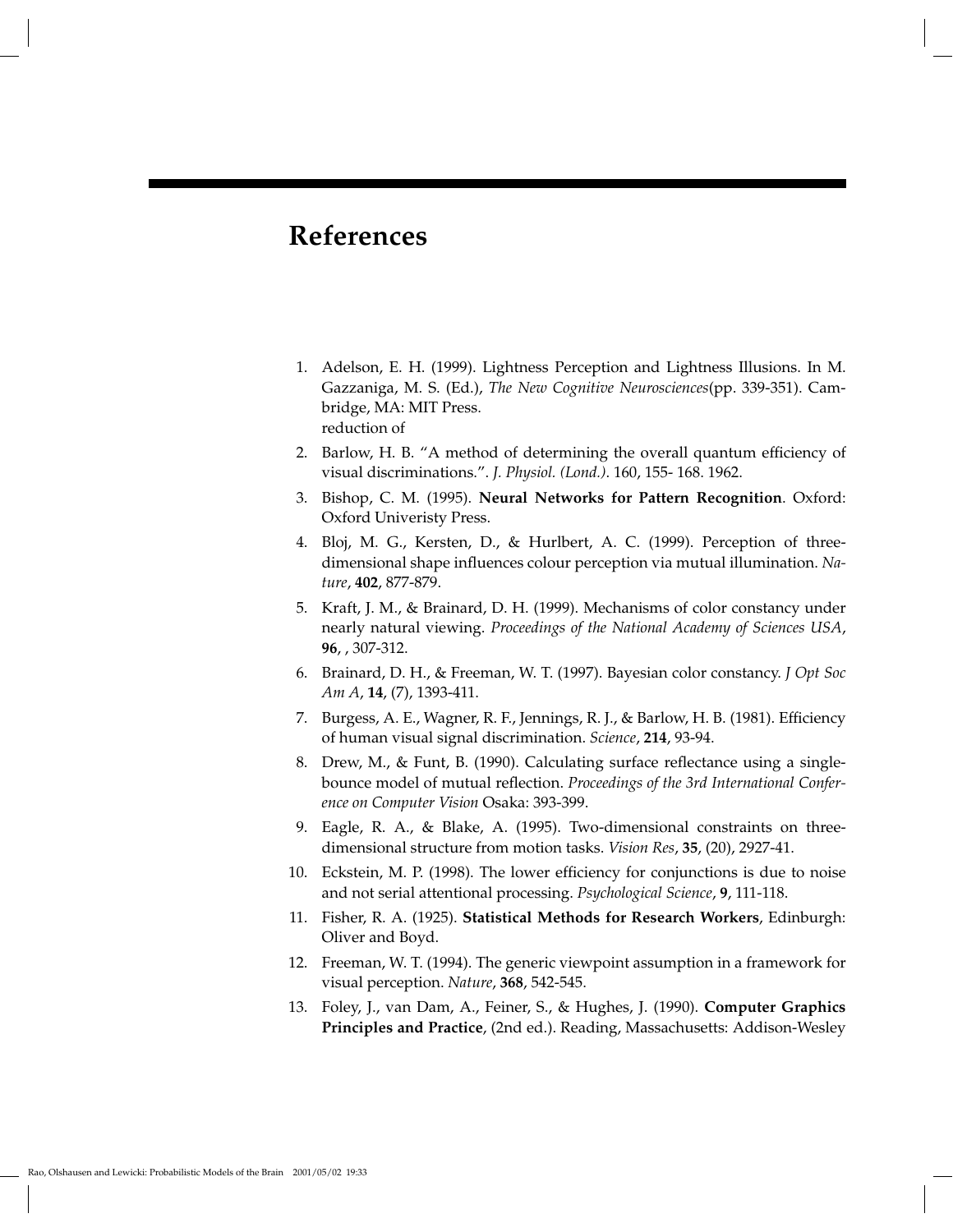## *62 REFERENCES*

Publishing Company.

- 14. Geisler, W. "Sequential Ideal-Observer analysis of visual discriminations". *Psychological Review*. 96,(2), 267-314. 1989.
- 15. Green, D. M., & Swets, J. A. (1974). **Signal Detection Theory and Psychophysics**. Huntington, New York: Robert E. Krieger Publishing Company. 1974.
- 16. Grenander, U. (1993).**General Pattern theory**, Oxford Univ Press.
- 17. Grenander, U. (1996). **Elements of Pattern theory**. Baltimore: Johns Hopkins University Press.
- 18. Grzywacz, N. M. & Yuille, A. L. A model for the estimate of local image velocity by cells in the visual cortex. *Proc. Royal Society of London A*, **239**, 129– 161, (1990).
- 19. Heeger, D. J. Model for the extraction of image flow. *J. Opt. Soc. Am. A*, **4**, 1455–1471, (1987).
- 20. Kersten, D. (1984). Spatial summation in visual noise. *Vision Research*, **24**, 1977-1990.
- 21. Kersten, D. (1999). High-level vision as statistical inference. In Gazzaniga, M. (Ed.), *The New Cognitive Neurosciences* Cambridge, MA: MIT Press.
- 22. Kersten, D., & Schrater, P. W. (2000). Pattern Inference Theory: A Probabilistic Approach to Vision. In Mausfeld, R., & Heyer, D. (Ed.), *Perception and the Physical World*(pp. Chichester: John Wiley & Sons, Ltd.)
- 23. Knill, D. C. (1998). Discrimination of planar surface slant from texture: human and ideal observers compared. *Vision Res*, **38**, (11), 1683-711.
- 24. Knill, D. C. (1998). Surface orientation from texture: ideal observers, generic observers and the information content of texture cues. *Vision Res*, **38**, (11), 1655-82.
- 25. Knill, D.C., and Richards, W. (Eds). (1996). **Perception as Bayesian Inference**. Cambridge University Press. .
- 26. Knill, D. C., & Kersten, D. K. (1991). Ideal Perceptual Observers for Computation, Psychophysics, and Neural Networks. In Watt, R. J. (Ed.), *Pattern Recognition by Man and Machine*(pp. 83-97). MacMillan Press.
- 27. Koch, C., & Segev, I. (1998). Methods in Neuronal Modeling : From Ions to Networks. Cambridge, MA: MIT Press, 671 pages.
- 28. Liu, Z., Knill, D. C., & Kersten, D. "Object Classification for Human and Ideal Observers". *Vision Research*. 35,(4), 549-568. 1995.
- 29. Liu, Z., & Kersten, D. (1998). 2D observers for human 3D object recognition? *Vision Res*, **38**, (15-16), 2507-19. Neural
- 30. Mumford, D. (1996). Pattern theory: A unifying perspective. In Knill, D. C., & W., R. (Ed.), *Perception as Bayesian Inference*(pp. Chapter 2). Cambridge: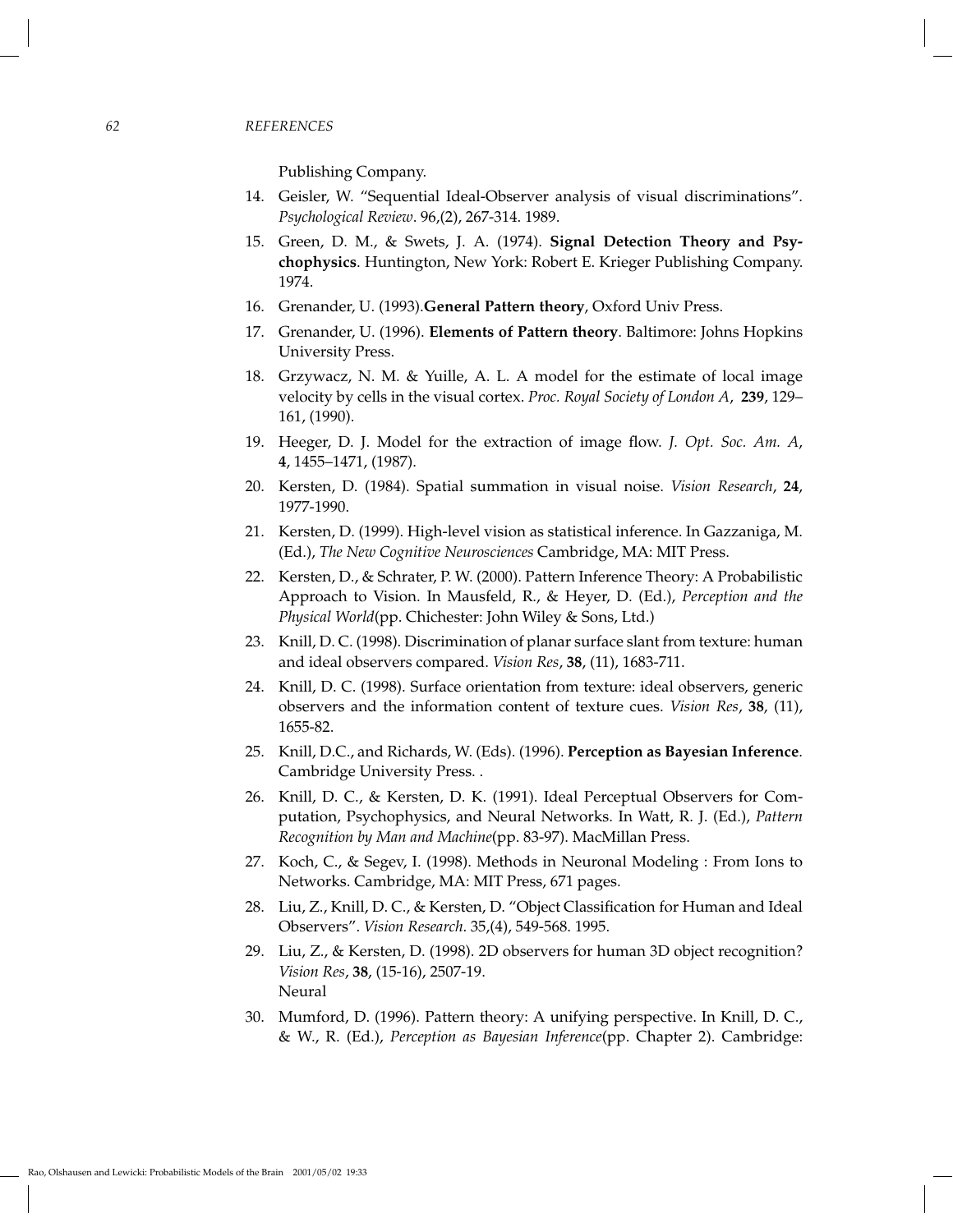Cambridge University Press.

- 31. Nakayama, K. Biological image motion processing: a review. *Vis. Res.*, **25**, 625–660, (1985).
- 32. Olshausen, B. A., & Field, D. J. "Emergence of simple-cell receptive field properties by learning a sparse code for natural images". *Nature*. 381, 607-609. 1996. Intelligent
- 33. Richards, W. E. (1988). **Natural Computation**. Cambridge, Massachusetts: MIT Press.
- 34. B. Ripley. "Pattern Recognition and Neural Networks". Cambridge University Press. 1996.
- 35. Schrater, P. R., Knill, D. C., & Simoncelli, E. P. (2000). Mechanisms of visual motion detection. *Nature Neuroscience*, **1**, 64 - 68.
- 36. Schrater, P. (1998). Local Motion Detection: Comparison of Human and Ideal Model Observers. Ph.D. thesis, Philadelphia: University of Pennsylvania.
- 37. Schrater, P. R., & Kersten, D. (1999). Statistical Structure and Task Dependence in Visual Cue Integration. Workshop on Statistical and Computational Theories of Vision – Modeling, Learning, Computing, and Sampling, Fort Collins, Colorado.
- 38. Simoncelli, E. P., Adelson, E. H., & Heeger, D. J. (1991). Probability Distributions of Optical Flow. Mauii, Hawaii: *IEEE Conf on Computer Vision and Pattern Recognition*.
- 39. Simoncelli, E. P. (1993). Distributed Analysis and Representation of Visual Motion. Ph.D., Cambridge, MA: Massachusetts Institute of Technology, Department of Electrical Engineering and Computer Science,
- 40. Simoncelli, E. P. (1997). Statistical Models for Images: Compression, Restoration and Synthesis. Pacific Grove, CA.: IEEE Signal Processing Society.
- 41. Simoncelli, E. P. & Heeger, D. A model of neuronal responses in visual area MT. *Vis. Res.*, **38**, 743–761, (1998).
- 42. Tjan, B., Braje, W., Legge, G. E., & Kersten, D. (1995). Human efficiency for recognizing 3-D objects in luminance noise. *Vision Research*, **35**, (21), 3053- 3069.
- 43. Watson, A. B., Barlow, H. B., & Robson, J. G. (1983). What does the eye see best? *Nature*, **31,**, 419-422.
- 44. Weiss, Y., & Adelson, E. H. (1998). Slow and smooth: a Bayesian theory for the combination of local motion signals in human vision (A.I. Memo No. 1624). M.I.T.
- 45. Yuille, A. L., & Bülthoff, H. H. (1996). Bayesian decision theory and psychophysics. In D.C., K., & W., R. (Ed.), *Perception as Bayesian Inference*(pp. Cambridge, U.K.: Cambridge University Press.